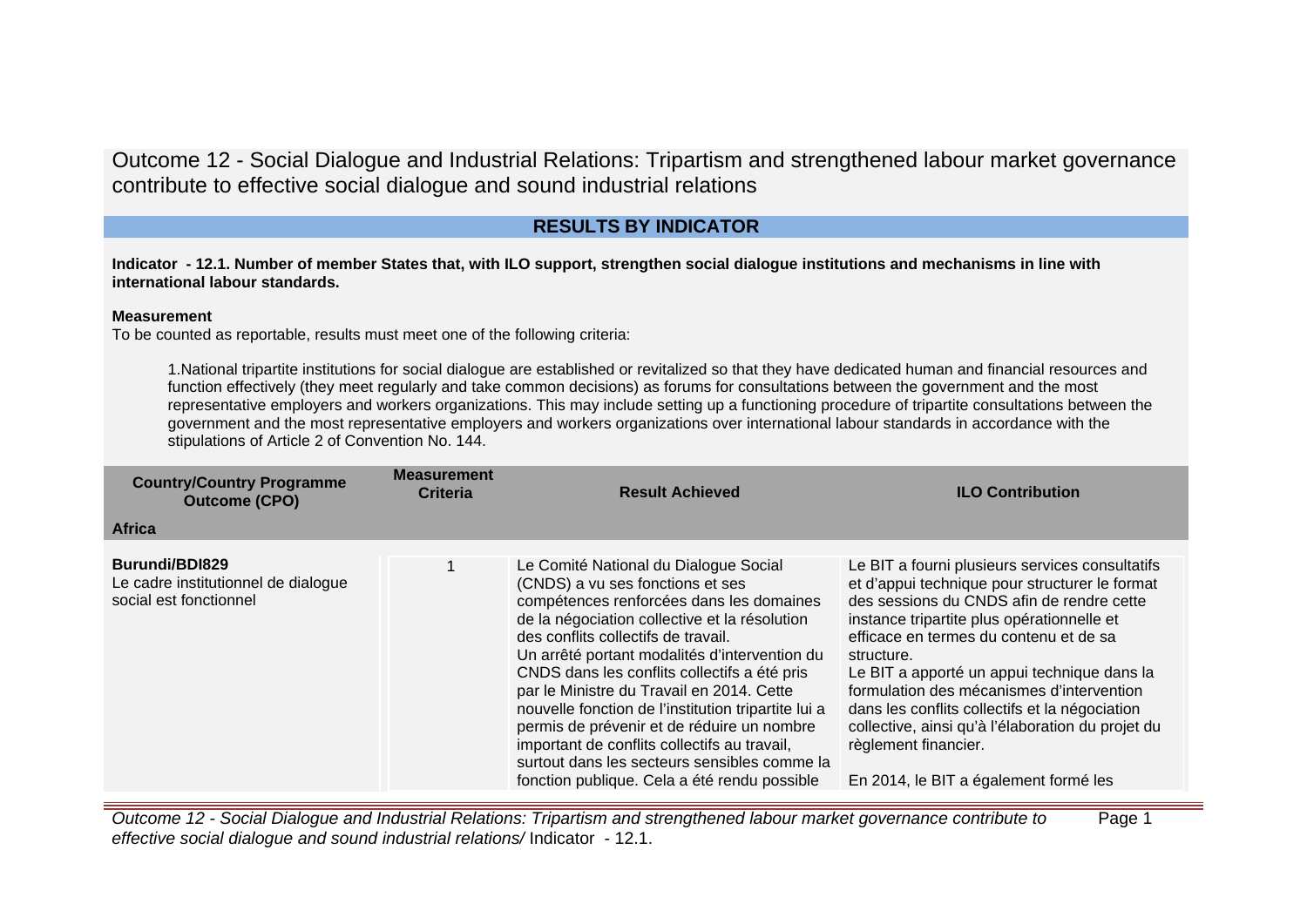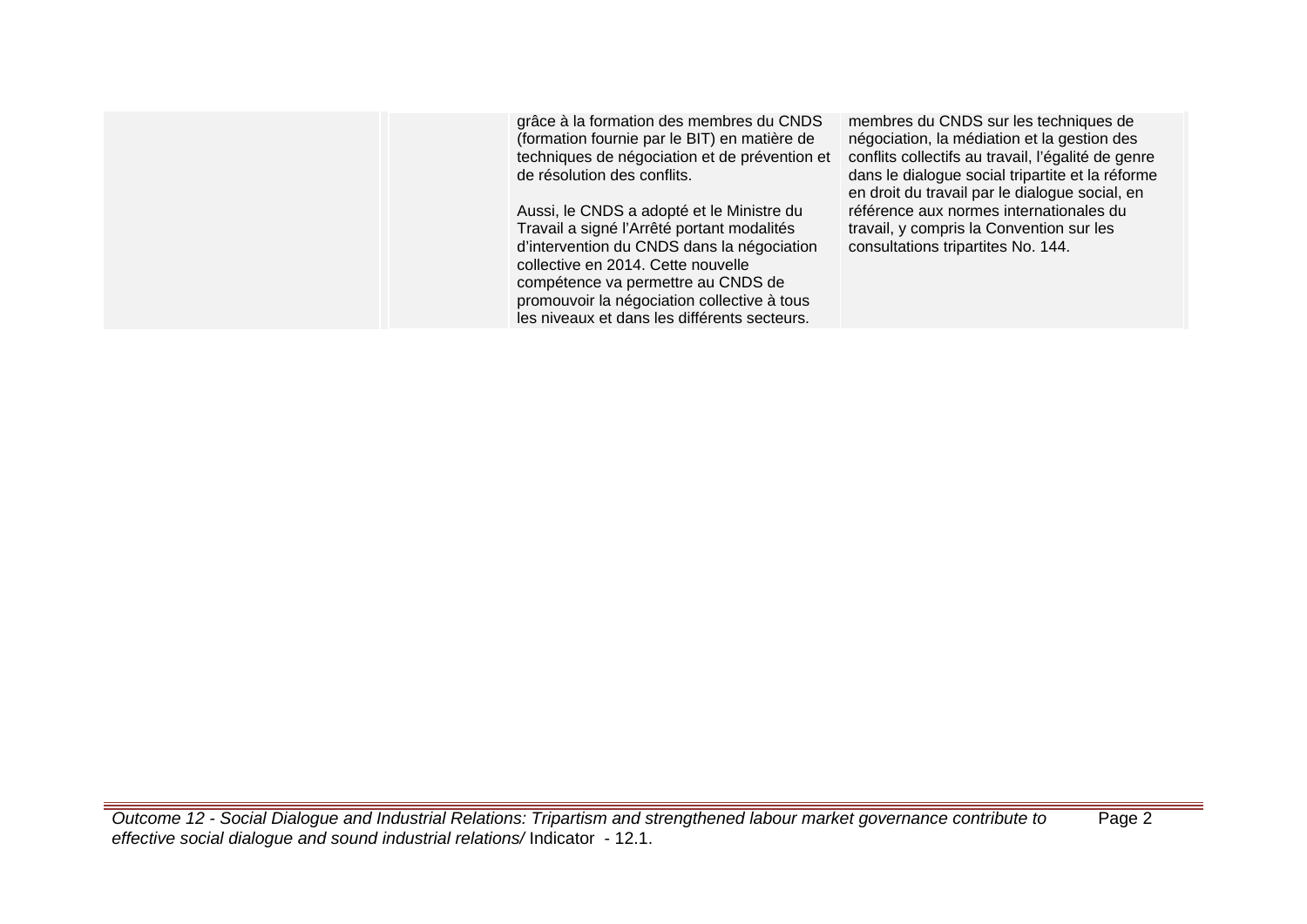## **Rwanda/RWA151**

Strengthening social dialogue and sound industrial relations

1 Tripartite constituents, with ILO support, carried out an assessment of the situation of social dialogue in the country. Based on that assessment, they have adopted guidelines and a plan of action (2015-2017) aimed at strengthening social dialogue, industrial relations and tripartism. This work resulted in:

- (i) the strengthening of the National Labour Council (NLC). The NLC now meets more regularly and its recommendations are formulated and followed up by the constituents more frequently.

- (ii) A tripartite work plan on Social dialogue and collective bargaining was adopted in May 2014 and has been implemented by social partners and the government in line with the recommendations submitted by the ILO

The Tripartite steering committee on Social Dialogue and collective bargaining was revitalized and functions more effectively as forum for consultations between government and social partners (e.g.: Collective bargaining agreements are initiated and concluded in tea and construction sectors).

• ILO supported an analysis of social dialogue situation in Rwanda and provided guidelines for implementing the recommendations. (January 2014)

• ILO encouraged and supported the tripartite process of the labour law reform conducted through the NTLC

• ILO supported capacity building of social partners and the labour administration in implementing the Social Dialogue and Collective Bargaining action plan through awareness raising campaigns and technical advice (March 2015)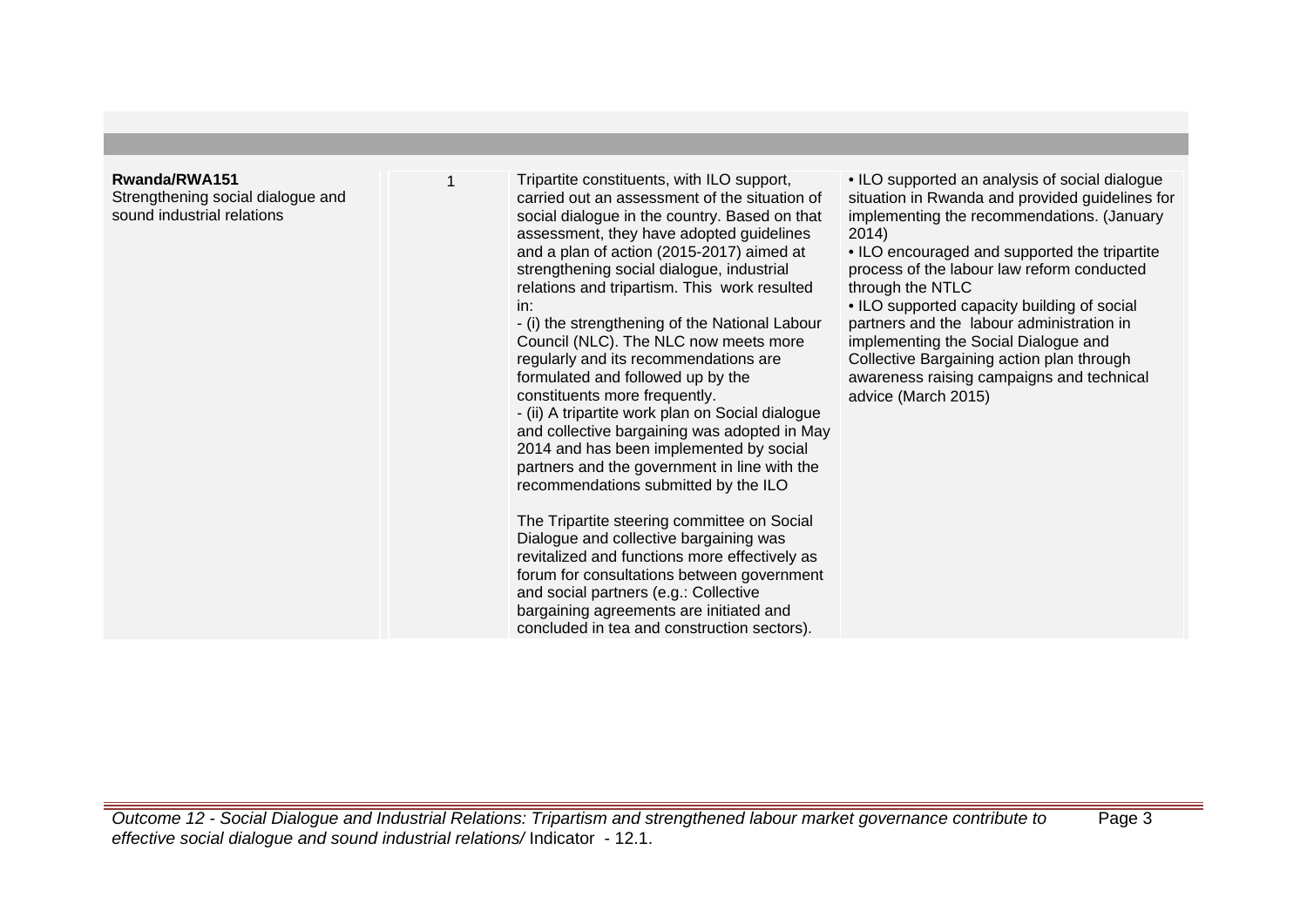# **Madagascar/MDG202**

L'implication des mandants tripartites dans le renforcement du dialogue social et du système de représentativité connaît un progrès sensible.

Le processus de réactualisation du CNT (Conseil National du Travail) s'est poursuivi jusqu' à la fin 2015. Résultat à ce-jour (i) Arrêté n°34/2015 portant représentativité des organisations syndicales aux niveaux national et régional au titre des années 2014 et 2015 promulgué. Il définit la représentativité des syndicats des travailleurs siégeant au sein du CNT, (ii) Nomination des membres siégeant au sein du CNT effectuée.

- Le Conseil est maintenant opérationnel et ses nouveaux membres se sont réunis autour des questions relatives au travail décent. - Un Comité Tripartite de Suivi, qui est un espace de dialogue tripartite dans le cadre du projet PAMODEC a été amenagé pour discuter et adopter une compréhension et interprétation communes des textes relatifs aux organisations syndicales, aux critères de représentativité et aux élections sociales dans le but de pouvoir déterminer les organisations d'employeurs et les syndicats des travailleurs les plus représentatives.

Appui technique et facilitation d'un atelier des mandants tripartites sur les organisations syndicales et la représentativité les 17 et 18 juin 2014. Nombre de participants: 55 dont 23 femmes et 32 hommes.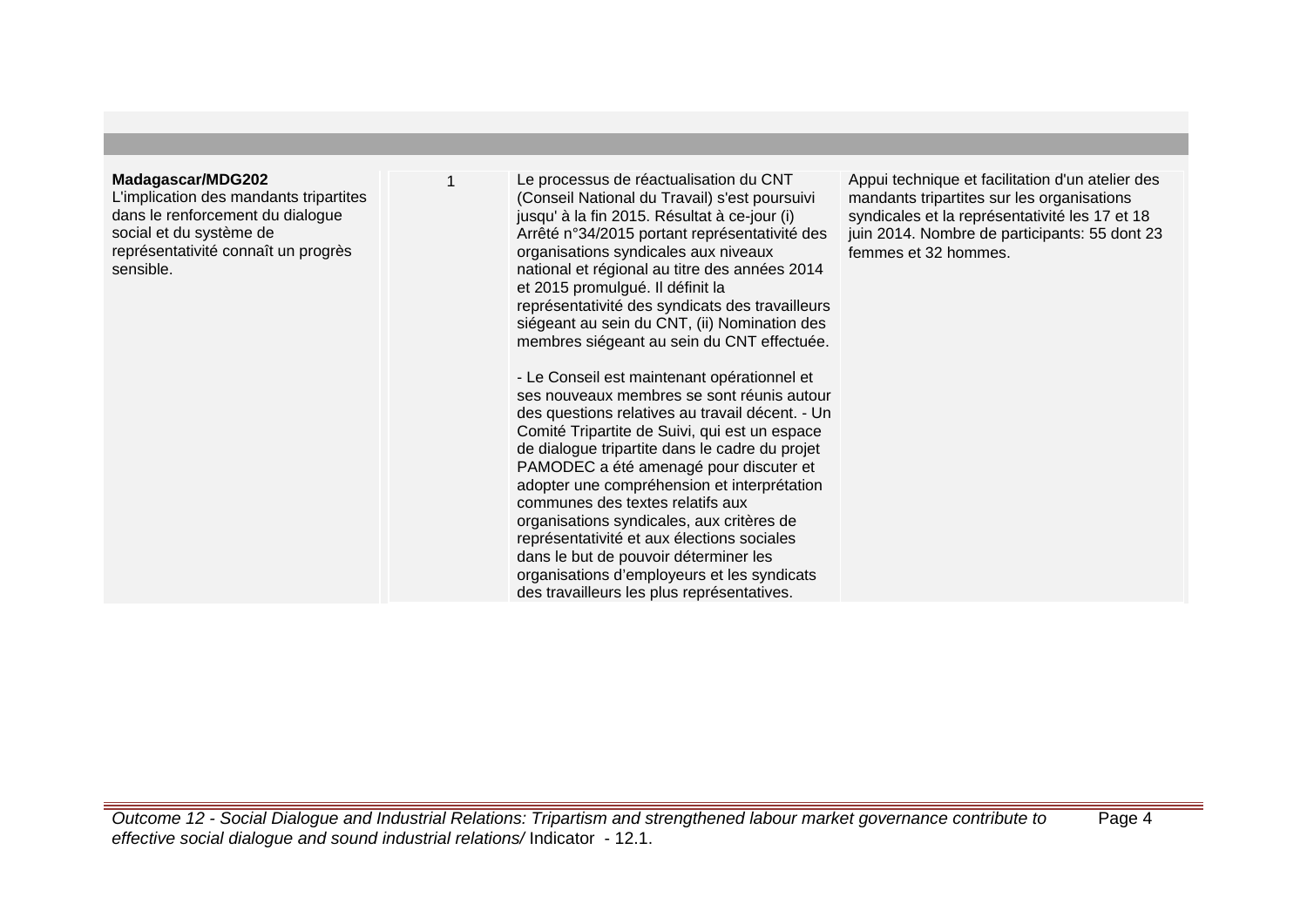## **Morocco/MAR151**

Des capacites renforces des institutions en charge du developpement du dialogue social. In April 2015, following the ratification of Convention 144 (in May 2013 and entered into force in 2014), the Ministry of Employment and Social Affairs (MESA) set up a tripartite committee of consultation between government and the representatives organisations of employers and workers on ILS, which started to operate.

2. In 2014-2015, three tripartite consultation bodies (Council of collective bargaining, Council of Medicine of work and prevention of occupational risks and Commission responsible for monitoring the application of the provisions relating to temporary work. ) have been revitalized: This revitalization has been manifested by:

• The MESA adopted the operating procedures manual of the tripartite advisory bodies.

• Regular tripartite meetings (three in 2014 and 15) and the establishment of the calendar for the sessions of 2015.

• The MESA defined the Agenda of the meetings of the tripartite institutions in November 2014 in a participatory and tripartite manner with the representatives of the social partners.

• Proposals and recommendations formulated and submitted to the government by the tripartite institutions (e.g. Council of Medicine of work and prevention of occupational risks submitted proposals and opinions to promote

With the support of the governments of the USA (USDOL Project) and Canada (HR Department), the ILO:

1. - analyzed the functioning of the tripartite consultation bodies in Morocco and produced recommendations in November 2014 to improve the functioning of these bodies in order to enhance their role et impact in policy making.

2. produced a procedures manual for these tripartite consultation bodies in May 2015. 3. conducted a study on the situation of labor relations at the regional level (agricultural sector) in June 2014.

4. suggested a concept note to the MESA and social partners in February 2015 for the setting up of a tripartite structure at the regional level to manage labor relations.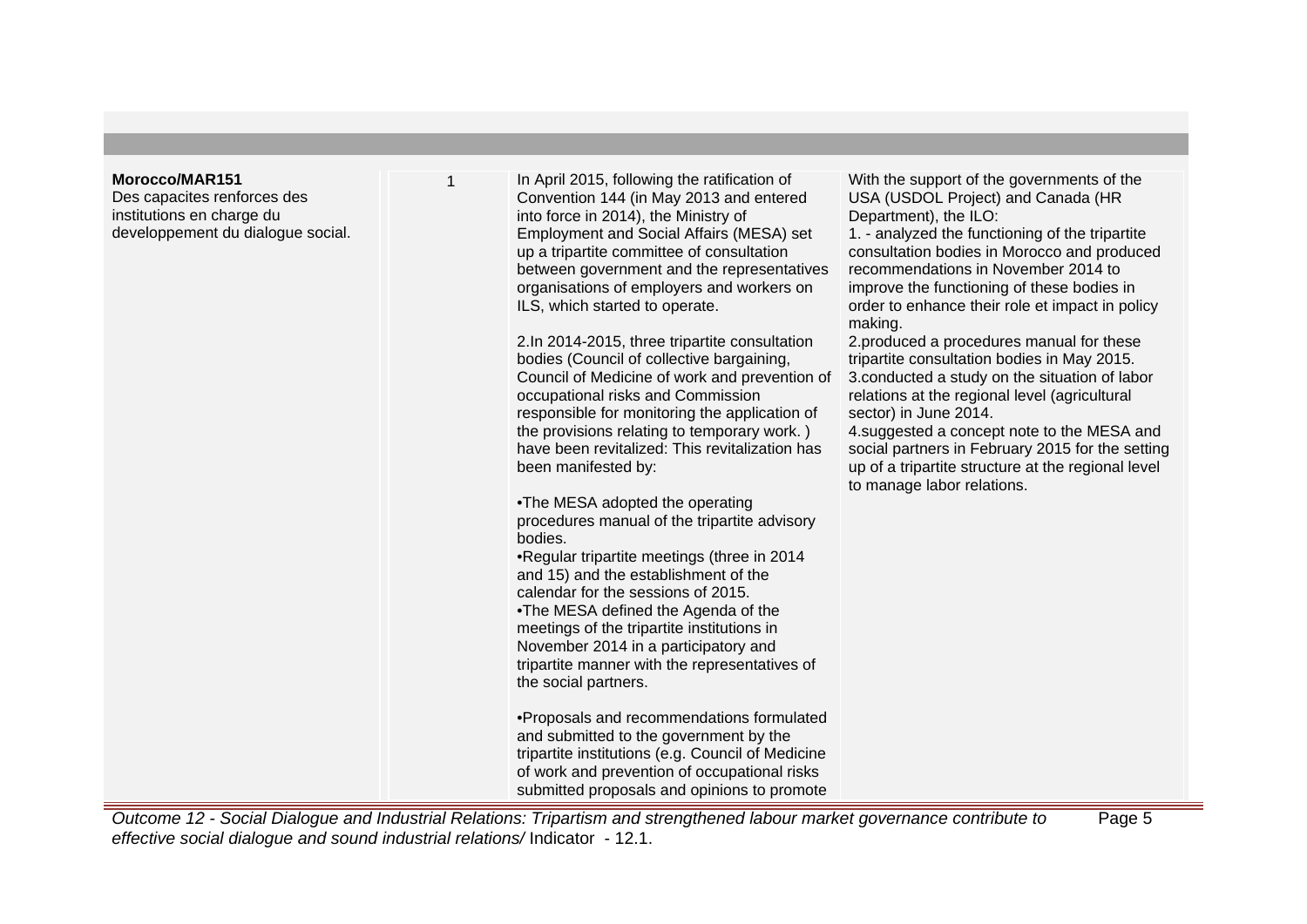| the inspection of occupational medicine and |  |
|---------------------------------------------|--|
|                                             |  |
| medical services work.)                     |  |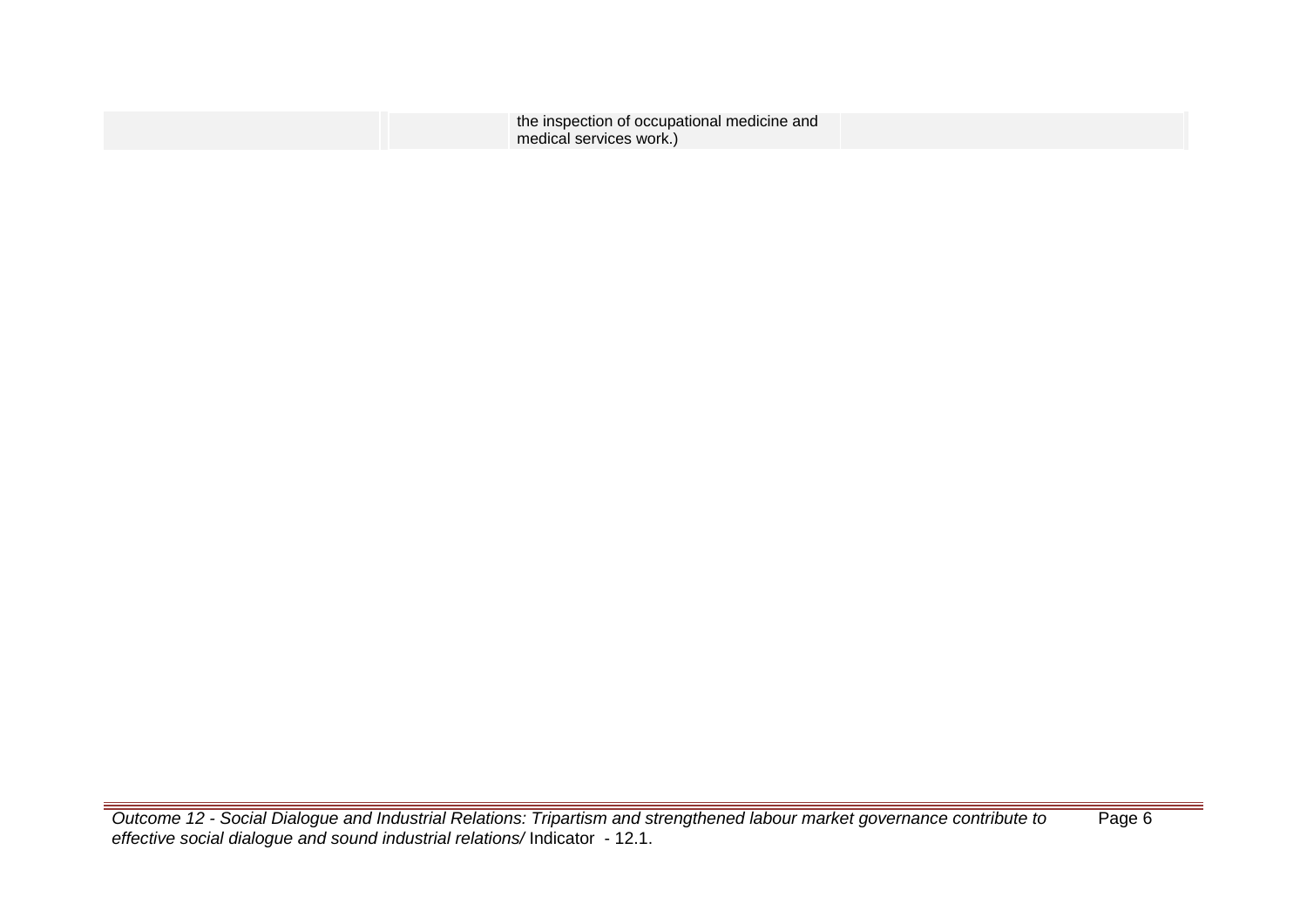## **Sudan/SDN803**

Strengthened capacity of member states to ratify and apply ILS & fulfil reporting obligations

In October 2014, Sudan's Ministry of Labour and Human Resources launched with the assistance of the National Tripartite ILS Committee, by ministerial decree. The ILS Committee formulated a Tripartite MoU signed by all tripartite constituents, which covers a wide range of decent work related issues to be supported by the ILO including in the area of social dialogue. Following the training and the policy advice provided by the ILO in July 2015 in the area of social dialogue and ILS tripartite constituents endorsed a draft social pact though which they committed themselves to deepen social dialogue and tripartite cooperation and to ensure its sustainability as a tool for advancing 18 policy areas including the ratification of 8 ILO conventions, employment and OSH promotion, facilitating transition to formality and speeding the adoption of the labour code and providing an appropriate environment to improve investment and the culture of business leadership.

Sudan's National Tripartite ILS Committee (ILS Committee) was re-established in August 2013 following a training on report writing delivered by the ILO.

Furthermore, the ILS Committee became operational following the High Level Mission from NORMES Department, which assisted in its launching in October 2014, with the backstopping of the ILS specialist in Cairo.

An ILO mission was fielded to Khartoum in July 2014 to activate the Social Dialogue component of the tripartite MoU in the emerging areas of:

Formulation of an employment policy; the reform of labour inspection and labour administration; transition to the formal economy; social security. The training and the policy advice delivered by ILO Team resulted in the formulation of tripartite Social Pact drawn up by tripartite constituents committing to further action to promote decent work through the advancement of work in various policy areas on the aforementioned areas with Office assistance particularly the drawing up of the areas in a DWCP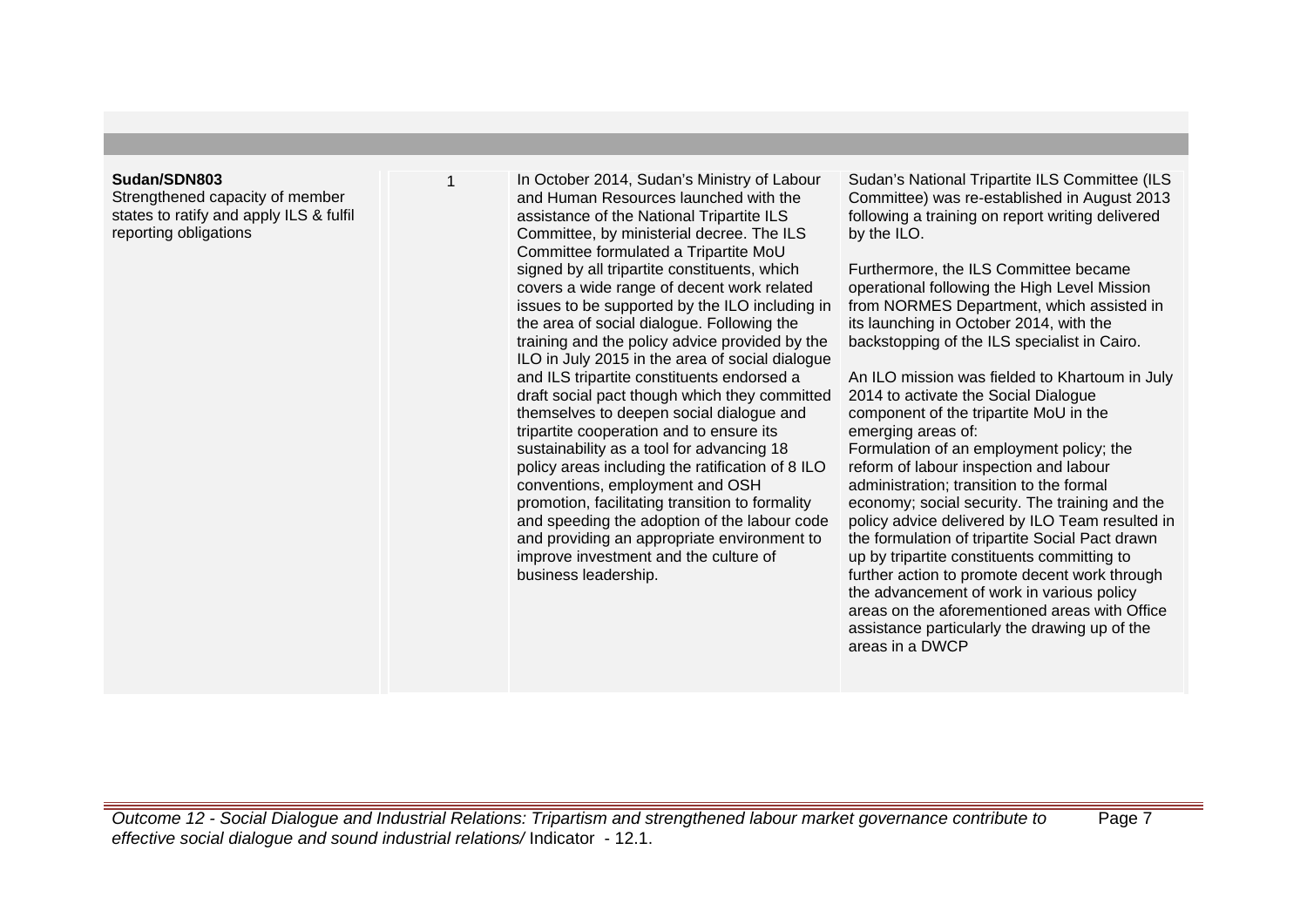# **Tunisia/TUN803**

Increased capacities of employers' and workers' organisations to participate effectively in the development of social and labour policy.

1. Le Gouvernement tunisien a élaboré un texte de loi sur la création d'un Conseil national tripartite du dialogue social qui a été adopté par le Conseil des Ministres en juin 2015. Ce texte a été soumis en juin 2015 au parlement pour adoption et qui devrait l'adopter d'ici à fin 2015.

2. Après la signature du contrat social en janvier 2013, cinq groupes tripartites de travail ont été mis en place, se réunissent régulièrement et préparent des propositions de réforme sur les cinq axes de travail identifiés dans le contrat social, à savoir (la création d'un Conseil National de Dialogue Social ; Les relations professionnelles et la formation; la sécurité sociale ; le développement régional et la législation du travail).

3. Le contrat social conclu en janvier 2013 par le Chef du Gouvernement, le Secrétaire Général de l'UGTT et la Présidente de l'UTICA en présence du Directeur Général du BIT a renforcé la position et la légitimité des partenaires sociaux et leur accentué leur coopération. Cela a contribué au lancement du dialogue national parrainé par l'UGTT et l'UTICA et leurs partenaires de la société civile (la Ligue Tunisienne des Droits de l'Homme et l'Ordre National des avocats de Tunisie) et dont les efforts inlassables en faveur d'une transition démocratique et pacifique ont été couronnés du prix Nobel de la Paix en octobre 2015.

1. Avec le soutien du gouvernement norvégien le BIT a fourni un appui au Ministère des Affaires Sociales dans la rédaction du projet de loi portant création un Conseil national de Dialogue Social en Tunisie. . En 2014, le BIT a fourni un appui pour l'organisation d'un séminaire tripartite présidé par le chef du gouvernement, sur la mise en œuvre du contrat social.

2. Le BIT appuie les mandants tripartites sur la définition d'une procédure d'évaluation de la représentativité des partenaires sociaux en vue de la formation du Conseil National de Dialogue social. Ainsi une étude à été commandée sur les pratiques internationales et fera l'objet d'une discussion tripartite avant fin 2015.

3. Le BIT appuie les cinq groupes de travail tripartite qui préparent des propositions de réforme pour la mise en œuvre des objectifs du contrat social dans les cinq domaines identifiés par les mandants, à savoir la création d'un Conseil National de Dialogue Social; Les relations professionnelles et la formation; la sécurité sociale ; le développement régional et la législation du travail.

Par exemple, des visites d'étude ont été organisées en Belgique et en Autriche pour les membres des groupes tripartite sur le Conseil National de Dialogue Social (en 2014) et celui sur la sécurité sociale (en 2015) respectivement.

Des missions du BIT ont été dépêchées à Tunis pour fournir un appui technique aux membres des groupes de travail tripartite et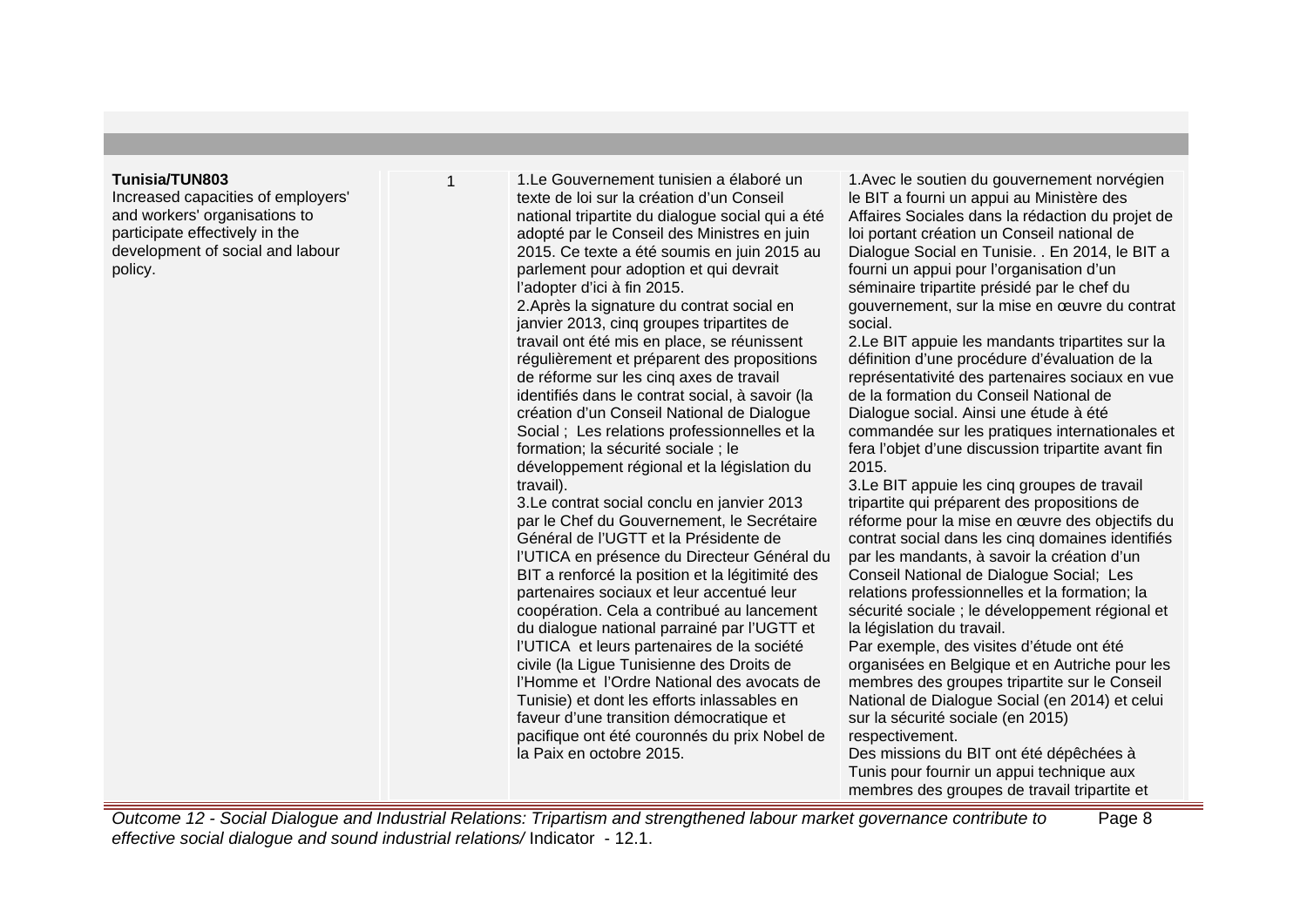notamment celui sur la sécurité sociale.

4. Une délégation de la Tunisie a participé à la conférence internationale sur le rôle des Conseils Economiques et Sociaux et Institutions Similaires dans la promotion de la mise en conformité des lieux de travail. La délégation de la Tunisie s'est familiarisée avec les membres des CES-IS d'autres pays et noué des contacts avec eux en vue de l'opérationalisation du Conseil National du Dialogue Social en Tunisie.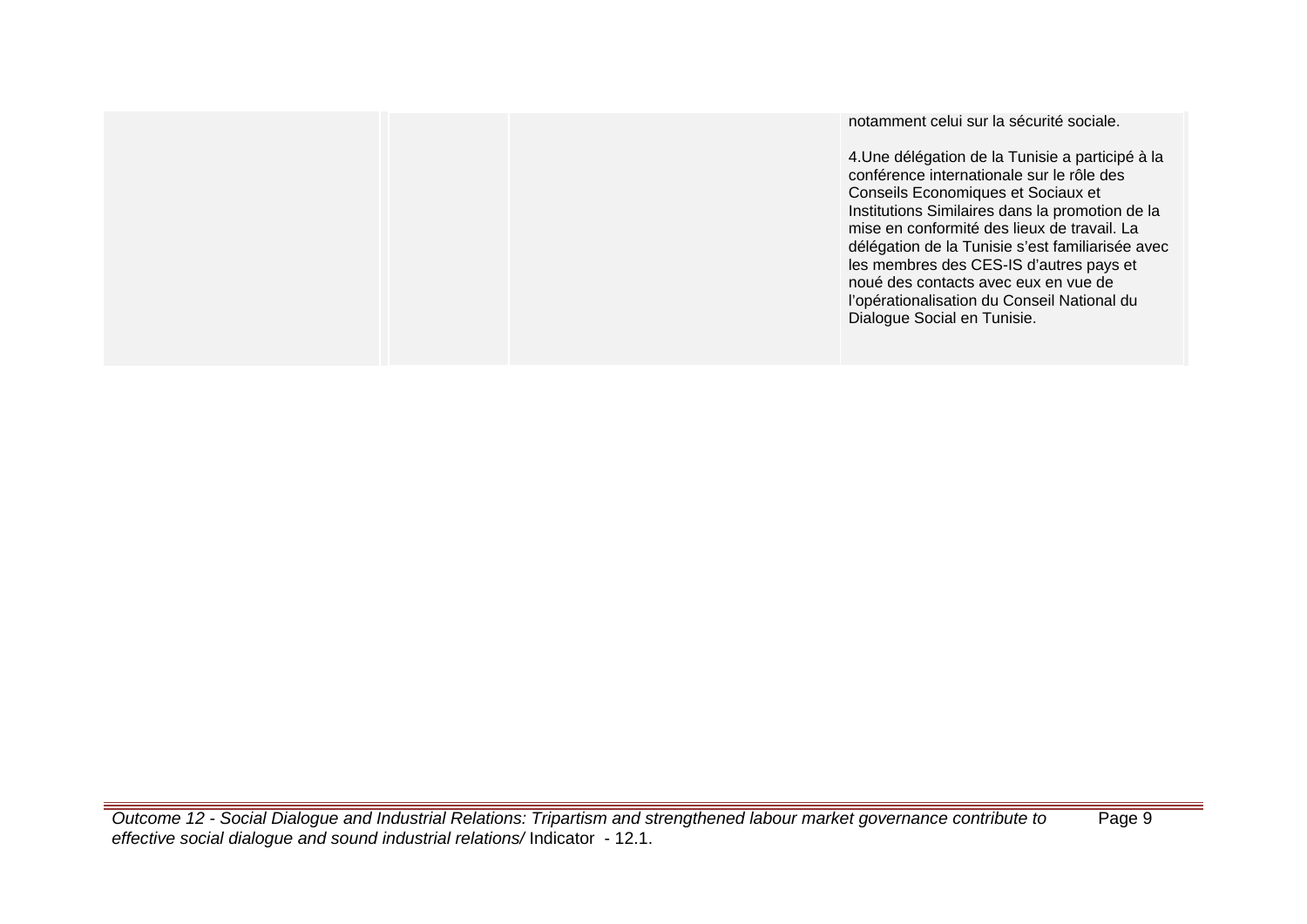# **Burkina Faso/BFA903**

[ACI7] Le renforcement du dialogue social qui intègre les questions de genre

1 La commission bipartite (gouvernement -central syndical) a été renforcée et est rendu plus fonctionnelle. Les sessions sont plus régulières et font des recommandations qui font l'objet de meilleur suivi. La capacité des membres de la comité en négociation collective a été renforcée (avec l'aide du BIT)

Le BIT a conduit un plaidover politique pour la conduite d'une évaluation des organes de dialogue social au Burkina-Faso.

Le BIT à a apporté une assistance technique et financière pour l'élaboration du rapport d'évaluation des organes de dialogue et la formulation des recommandations.

Le BIT a apporté une assistance technique et financière pour l'organisation de l'atelier de validation, organisé en septembre 2014.

RBSA funding has contributed to supporting this work and to the achievement of the reported results.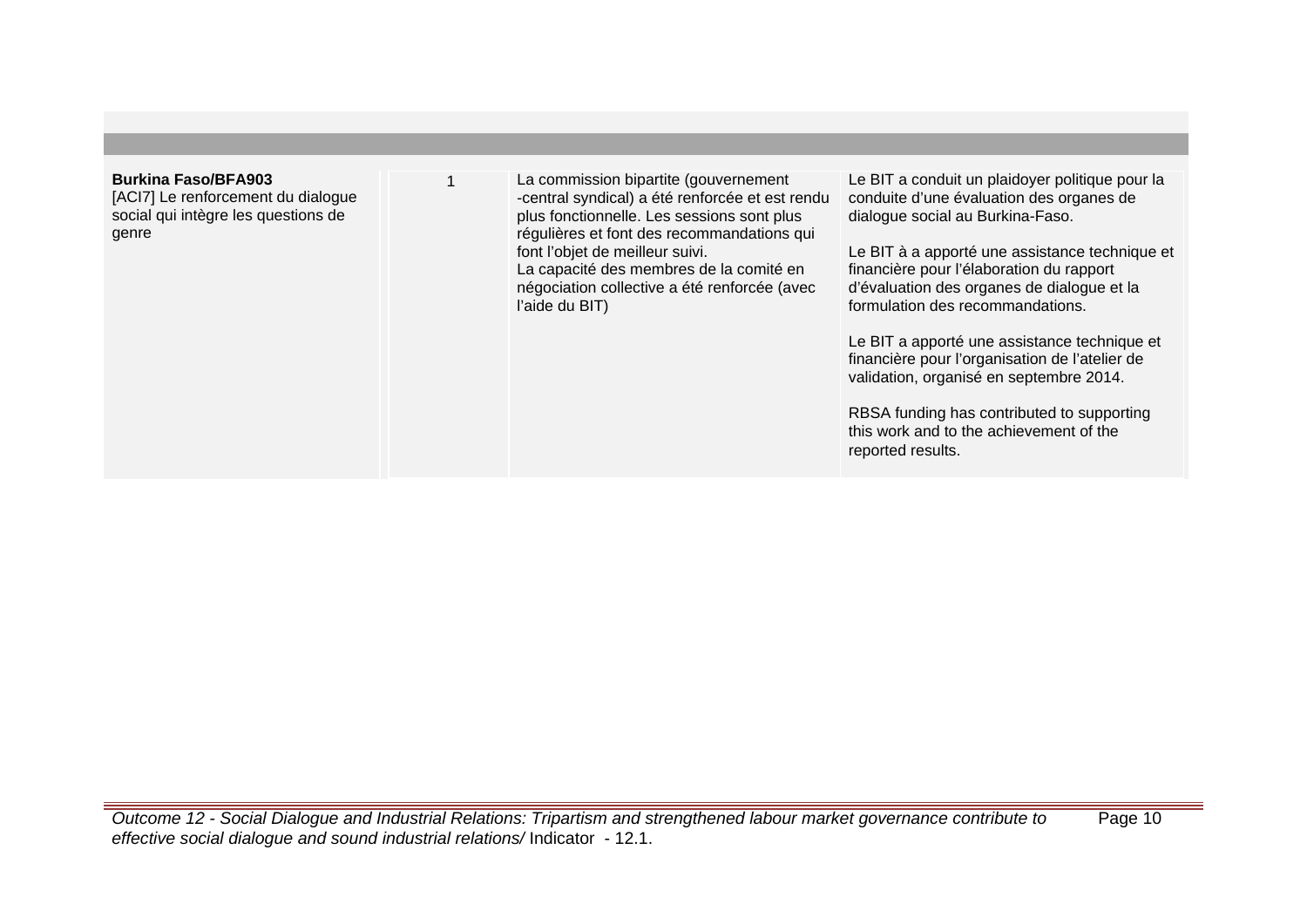# **Cote d'Ivoire/CIV902**

Le renforcement du tripartisme et du dialogue social contribue à la consolidation de la démocratie, à l'instauration de la paix civile, à l'amélioration de la bonne gouvernance et au développement

Par Décret du Président de la République (Décret No. 2015-651 du 23 Septembre 2015) il a été créé le Conseil National du Dialogue Social (CNDS). Le CNDS a remplacé le Conseil National du Travail. Le CNDS s'est vu attribuer des missions plus larges et un profil politique plus élevé. Il comprend des représentants de la Présidence de la République et du Premier Ministre ainsi que plusieurs ministères techniques important et des représentants des employeurs et des travailleurs. Le CNDS jouit aussi de plus de ressources et notamment d'un secrétariat renforcé pour appuyer le processus de dialogue social tripartite national.

Le BIT a mené plusieurs missions de conseil technique auprès des autorités politiques du pays en 2014 et 2015. Le BIT a organisé des ateliers sur le renforcement du dialogue social en Côte d'Ivoire. Des exemples de bonne pratique en matière d'institutionnalisation du dialogue social tripartite au national ont été partagés avec les mandants tripartites. Un plaidoyer sur le rôle du dialogue social en matière de résolution des conflits et de promotion de la paix social a été mené aussi.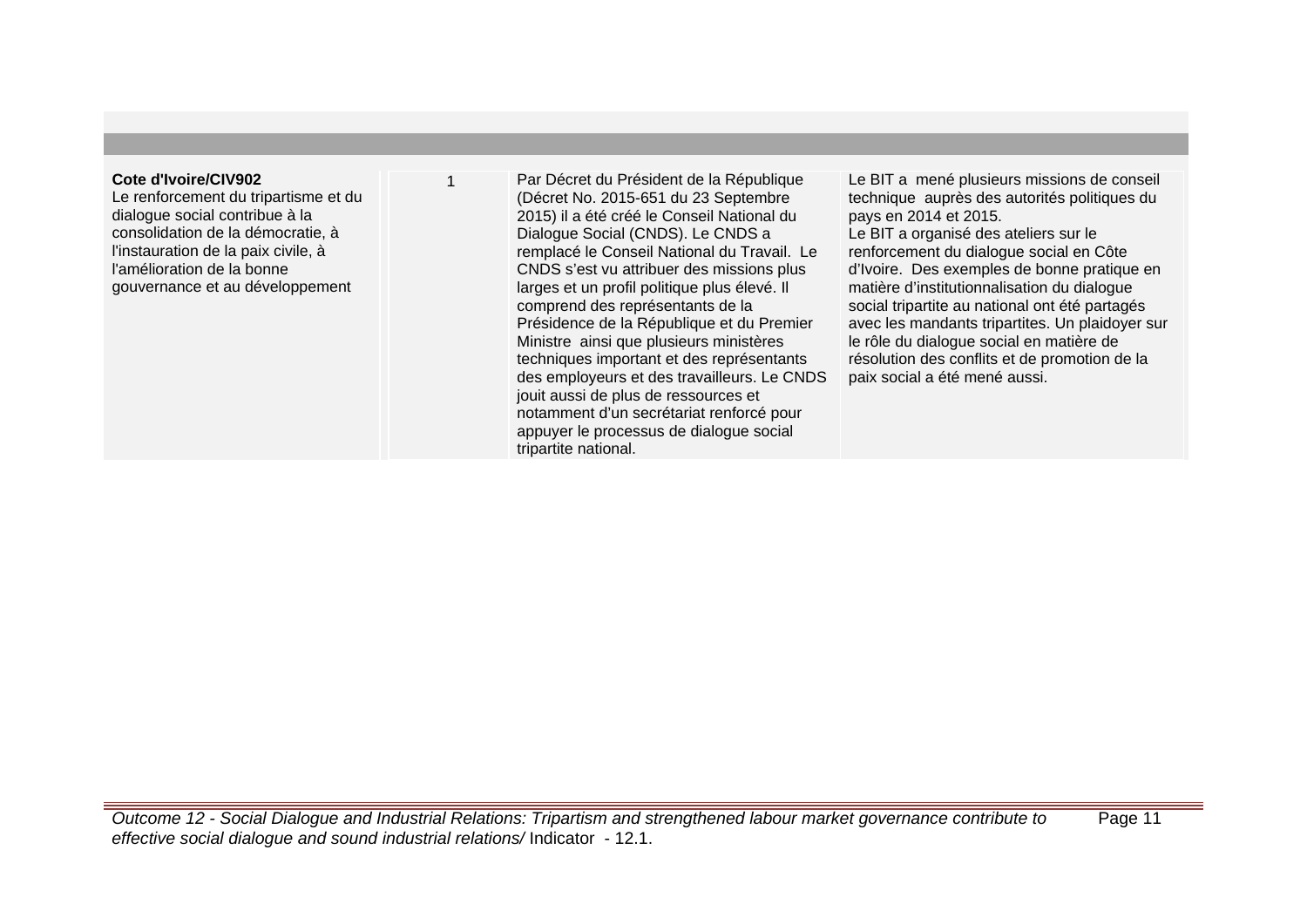# **Arab States**

#### **Oman/OMN127**

Promotion of the social dialogue process to effectively contribute to the development of social and economic policies

By decision of the Ministry of Manpower and Migration (MoMM) (No. 76/2014) the composition of the tripartite committee for social dialogue (TCSD) was announced. The TCSD is composed of 9 people representing Government (3), the General Federation of Omani trade unions (3) and the Chamber of Commerce and Industry of Oman (3). The TCSD started to operate and hold 4 meetings a year. The secretariat of the council is provided by the Directorate of labour protection within MoMM. In September 2015 following a capacity building workshop organised by ILO, tripartite constituents adopted a set of recommendations aimed at further strengthening the role and impact of the TCSD in policy making.

ILO organised two training workshops (in 2012 and 2015) on tripartite social dialogue and the promotion of Convention No. 144 on tripartite consultation in relation to ILS; experts from Ireland and Tunisia participated in the workshops;

- ILO team shared with Omani tripartite constituents' information on good practices on the institutionalisation of social dialogue and its use in policy making.

-A tripartite delegation from Oman took part in the two-week Academy on National Tripartite Social Dialogue, which took place in Turin in September 214: they interacted and exchanged experience with participants from 33 countries on social dialogue and tripartism; - The ILO Guide on National Tripartite Social Dialogue has been translated into Arabic and disseminated widely across tripartite constituents in Oman and used in capacity building seminar in Muscat in September 2015. - ILO provided technical support to the General Federation of Omani Trade Unions (GFOTU) to be able to effectively engage in tripartite consultation with Government and build its sectoral structures.

**Additional CPO Information (This information should only be added when relevant and necessary and should not repeat information already entered under results or ILO contribution)**

| a) Gender equality and non-discrimination | b) Partnerships (external)                                                                                                                                                                                                   |
|-------------------------------------------|------------------------------------------------------------------------------------------------------------------------------------------------------------------------------------------------------------------------------|
|                                           | ILO Regional Office for Arab States is partnering with the Petroleum<br>Development of Oman (PDO), a public private institution, to provide it with<br>technical assistance and capacity building program on social dialogue |
|                                           |                                                                                                                                                                                                                              |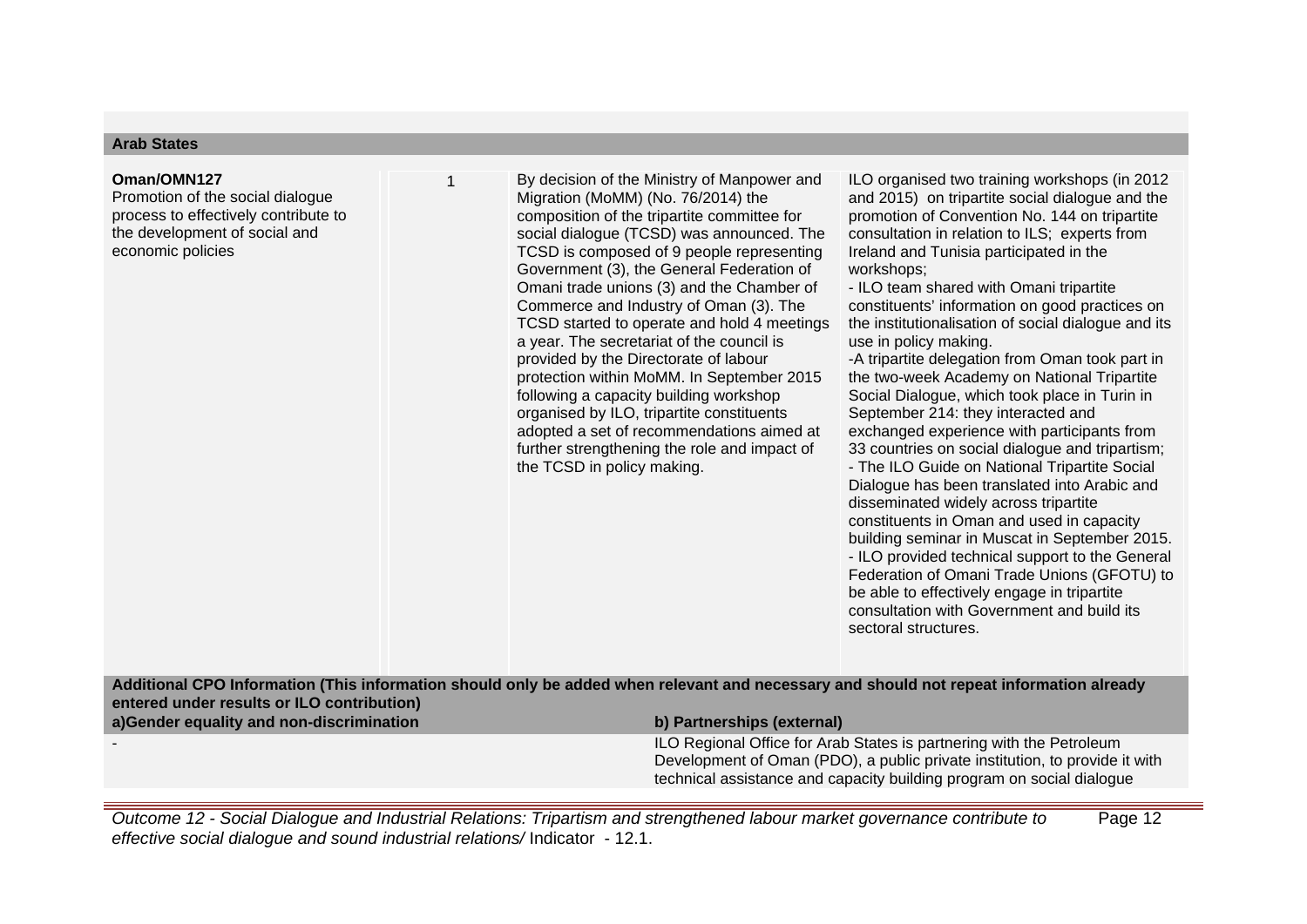issues in the hydrocarbons sector. The office has finalized the MOU and a project proposal was designed in support of this partnership.

The Confederation of Industry (CIN) of Norway is another potential partner. Discussions and meetings were organized with CIN to build an effective system of industrial relations in the PDO.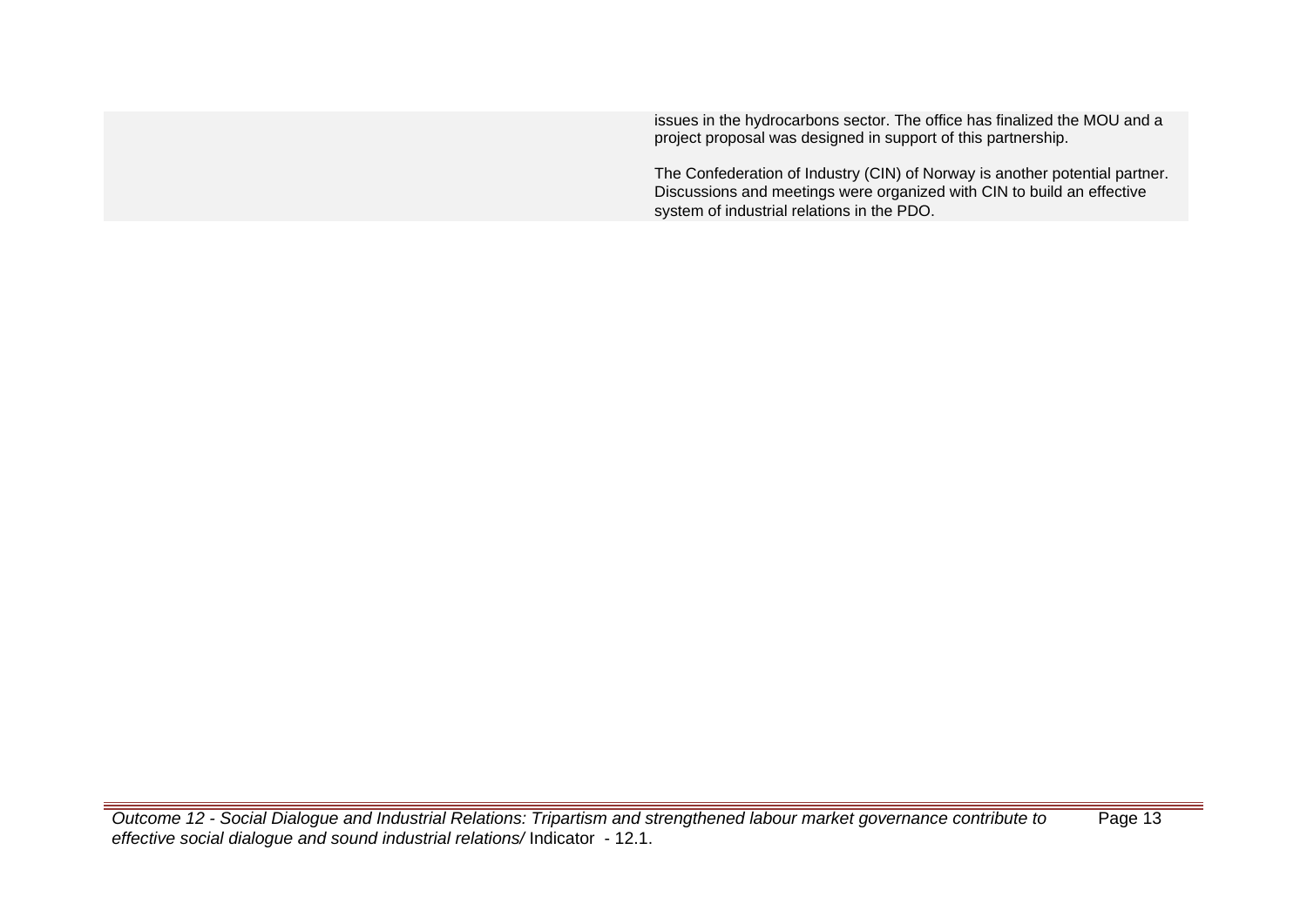# **Asia and the Pacific**

## **Viet Nam/VNM101**

[ACI7] Effective social dialogue and sound industrial relations promoting better working conditions

1. The newly established National Wage Council has delivered recommendations on minimum wage increases 2014 and 2015 with strong social partner participation and effective tripartite dialogue on minimum wage decision processes for first time in Vietnam. NWC is seeking to reach min wage that minimum living needs of workers and their families.

2. Pilots on multi enterprise collective bargaining in 5 provinces/industrial zones. These are Hai Phong, Danang, Dong Nai, HCM and Binh Duong Provinces. Results achieved by end of 2015 include in Dong Nai, Binh Hoa IZ, a comprehensive multi-employer collective agreement, including wage fixing, with three FDI companies. The agreement covers 6,618 workers, 78% women. Other results include much greater understanding of concepts and procedures of collective bargaining among all participants.

1. The ILO provided technical support to the newly established NWC through detailed research on impacts of minimum wage increases on firms and workers, study on methods of calculation of minimum living needs, study tours to Korea and Singapore for NWC members, workshops for social partners before each year's deliberations to share experience in the region and build support for evidenced based approaches. Also provided financial support to the NWC to support dialogue process of tripartite partners.

2. The ILO designed and provided technical support for the piloting.

RBSA funding has contributed to supporting this work and to the achievement of the reported results.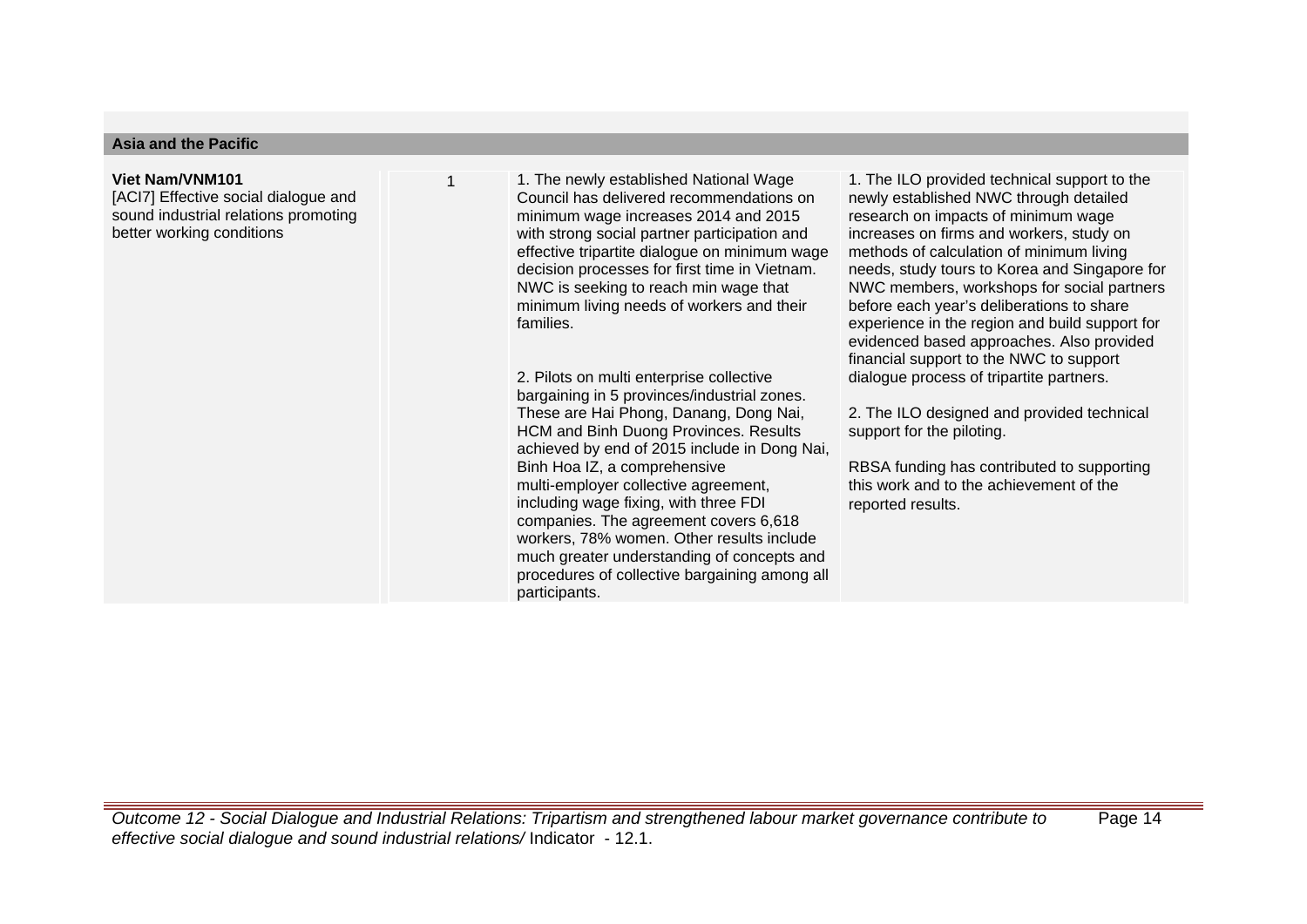## **Latin America and the Caribbean**

# **Trinidad and Tobago/TTO226**

Social dialogue institutions and mechanisms in Trinidad and Tobago have been strengthened

1 The Social Dialogue Task Force (SDTF) was formally inaugurated in January 2014. The SDTF has 18 members and a tripartite composition (6 Government, 6 Employers', 6 Workers' representatives). The Minister of Labour is the Chairperson. The Task Force continues to meet regularly – approximately once per month, or more often if required and is administratively supported by a unit in the Planning Department in the Ministry of Labour and Small and Micro Enterprise Development.

> The SDTF concluded the first formal Agreement in January 2015 on the priority area to be addressed over the next period. Subsequently, and in line with the priority topics, the Task Force has set up 5 sub-committees which meet once a month.

This outcome is the result of continuous  $II \Omega$ interaction with constituents to promote social dialogue in the region and countries. Social Dialogue has been tabled on the agenda of several national and sub-regional meetings, including the organisation of a 2-day Sub-regional High-level Tripartite Symposium on Social Dialogue (February 2011). Subsequently, ILO provided technical support to a National Workshop to Promote Social Dialogue in Trinidad and Tobago (June 2012), which was attended by more than 150 participants.

Further support was provided by the ILO at numerous national events (speeches, intra-governmental meetings, technical workshops, and other high-level engagements) where the promotion of social dialogue was a mainstreaming topic.

After the Social Dialogue Task Force was established, ILO addressed this tripartite body(and its new members) in its second meeting in January 2014.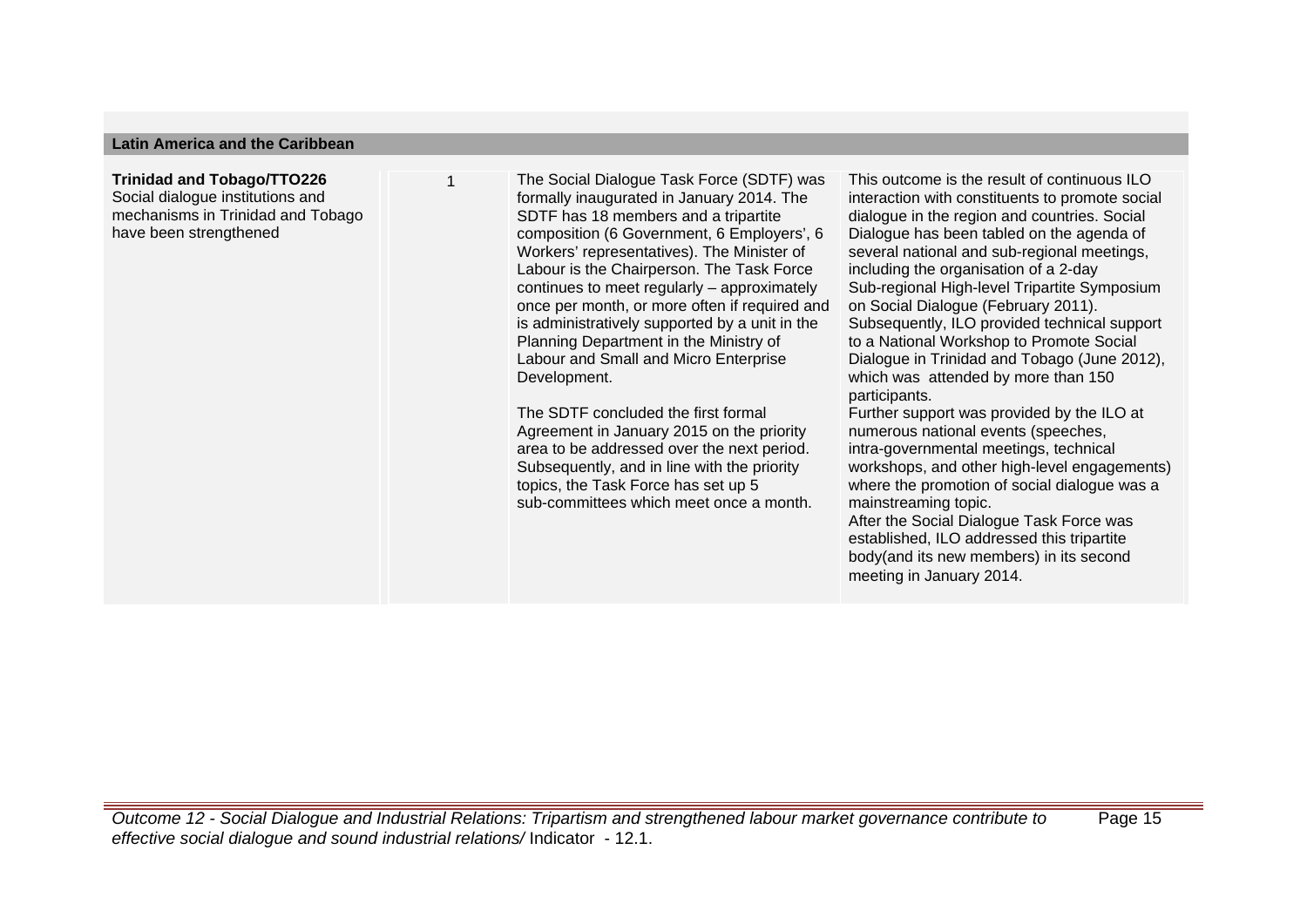# **Argentina/ARG803**

Se fortalece la institucionalidad de los mecanismos existentes de diálogo social tripartito y se establecen mecanismos para su articulación que propenda a la adopción e implementación coherente y coordinada de las políticas públicas.

El Gobierno Nacional pone en funcionamiento un Consejo Nacional de Formación Continua de conformación tripartita con una modalidad anual de reuniones nacionales (primera reunión en octubre de 2014, segunda reunión en noviembre de 2015) que tiene por objetivo favorecer el diálogo social en materia de formación, empleo e inclusión social.

La OIT brindó apoyo técnico en el proceso de organización del Primer Consejo Nacional de Formación Continua y en el evento de presentación institucional formal del mismo en octubre de 2014 en Buenos Aires y apoya técnicamente la organización de la Segunda Reunión del Consejo en noviembre de 2015 en Buenos Aires. En el marco del apoyo a la nueva instancia de diálogo social creada, OIT apoyó la difusión de una publicación desarrollada por el MTESS con asistencia de OIT, "Diálogo Social Institucionalizado en la Formación Profesional, Argentina 2003-2013: Los Consejos Sectoriales Tripartitos de Formación Continua y Certificación de Competencias".

Dicha publicación forma parte de una estrategia más amplia de generación de conocimientos en materia de institucionalización del Diálogo social, con la publicación de una Serie sobre Diálogo Social que releva otras experiencias de institucionalización - elaborada por el MTESS y apoyada técnicamente por OIT - y que será presentada en noviembre de 2015 en una Jornada sobre Diálogo Social Institucionalizado.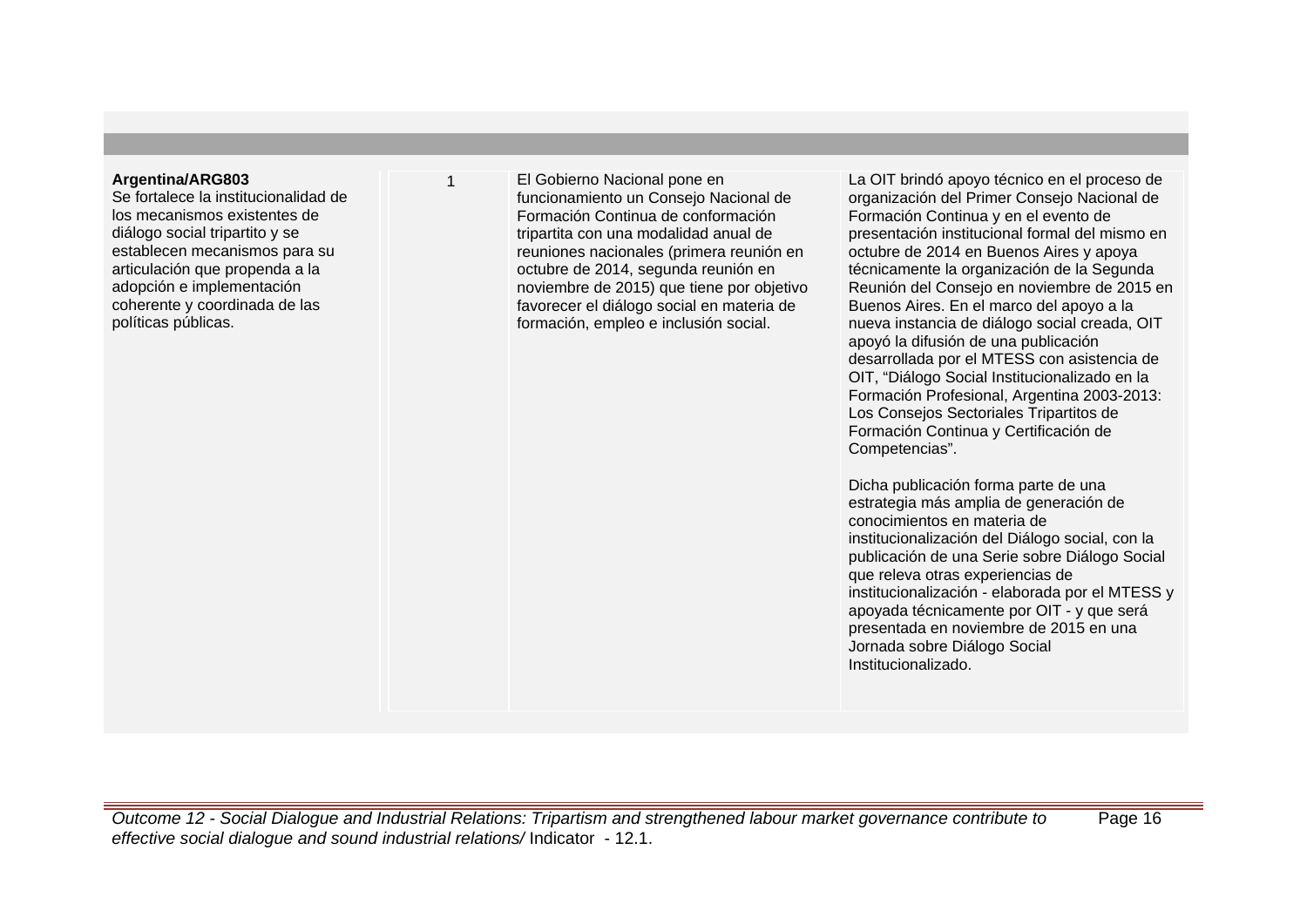# **RESULTS BY INDICATOR**

**Indicator - 12.2. Number of member States that, with ILO support, strengthen the machinery for collective bargaining and labour disputes settlement, in line with international labour standards, and in consultation with the social partners.**

# **Measurement**

To be counted as reportable, results must meet at least one of the following criteria:

1.A voluntary, free-of-charge and expeditious mechanism for labour disputes settlement is established or revitalized to help employers and workers and their organizations resolve their disputes through conciliation and arbitration without resorting to the court system, in accordance with the stipulations of Recommendation No. 92, including an adequate budget and evidence of regular activity.

2.A mechanism for voluntary negotiations at different levels is established or reformed so that it functions in both the private sector and public service in accordance with the stipulations of Conventions Nos 98, 151 and 154, as documented through the evolution of collective agreements in force and the number of workers covered by such agreements.

| <b>Country/Country Programme</b><br><b>Outcome (CPO)</b>                                                                                                                                  | <b>Measurement</b><br><b>Criteria</b> | <b>Result Achieved</b>                                                                                                                                                                                                                                                                                                                                                     | <b>ILO Contribution</b>                                                                                                                                                                                                                                                                                                                                                                                                                                                                                                                                   |
|-------------------------------------------------------------------------------------------------------------------------------------------------------------------------------------------|---------------------------------------|----------------------------------------------------------------------------------------------------------------------------------------------------------------------------------------------------------------------------------------------------------------------------------------------------------------------------------------------------------------------------|-----------------------------------------------------------------------------------------------------------------------------------------------------------------------------------------------------------------------------------------------------------------------------------------------------------------------------------------------------------------------------------------------------------------------------------------------------------------------------------------------------------------------------------------------------------|
| <b>Africa</b>                                                                                                                                                                             |                                       |                                                                                                                                                                                                                                                                                                                                                                            |                                                                                                                                                                                                                                                                                                                                                                                                                                                                                                                                                           |
| Rwanda/RWA803<br>Labour administration services<br>provided by the Ministry of Public<br>Service and Labour in support of<br>collective bargaining and dispute<br>resolution strengthened | $\overline{2}$                        | "Code of Conduct" developed and agreed by<br>the tripartite constituents. It covers the steps<br>to be taken during a collective bargaining<br>process, so as to support good-faith<br>bargaining<br>Tripartite work plan to promote collective<br>bargaining developed; Tripartite steering<br>committee established to support the<br>implementation of the action plan. | The ILO provided technical advice and<br>comments on the development of a "Code of<br>Conduct" to promote good faith bargaining.<br>The ILO provided technical advice in<br>developing the tripartite action plan to promote<br>collective bargaining through a tripartite<br>workshop for piloting the collective bargaining<br>Manual: "How Governments can promote<br>collective Bargaining: A Practical Guide"<br>The ILO trained 86 participants in joint<br>union-management training on negotiation<br>skills: Workers: 50 (13 women), Management: |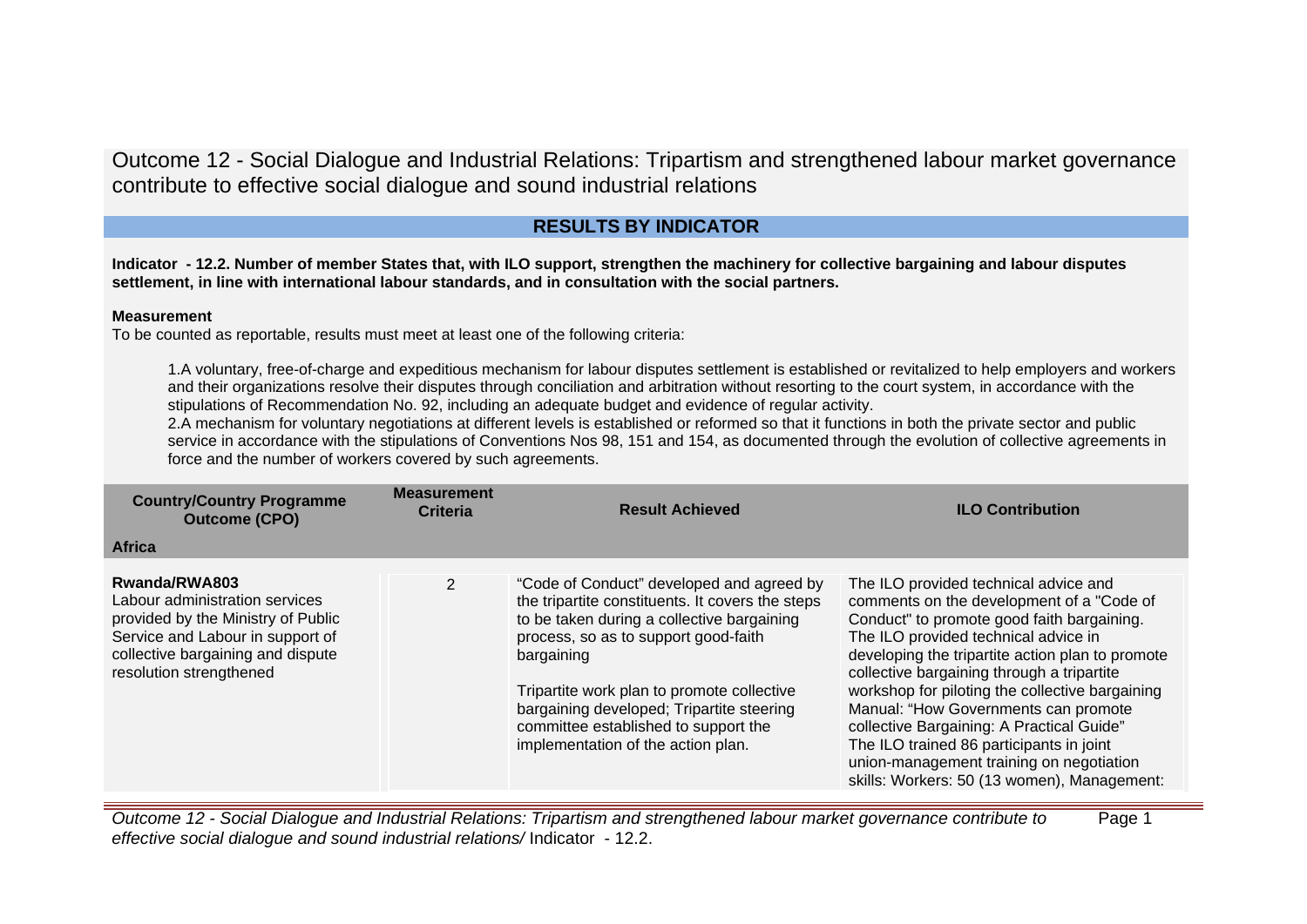|  | 28 (3 women). Representatives from MIFOTRA<br>also attended the training.                                                                                                       |
|--|---------------------------------------------------------------------------------------------------------------------------------------------------------------------------------|
|  | The ILO supported an analysis of collective<br>bargaining in the tea and construction sectors<br>and provided guidelines for strengthening the<br>collective bargaining system. |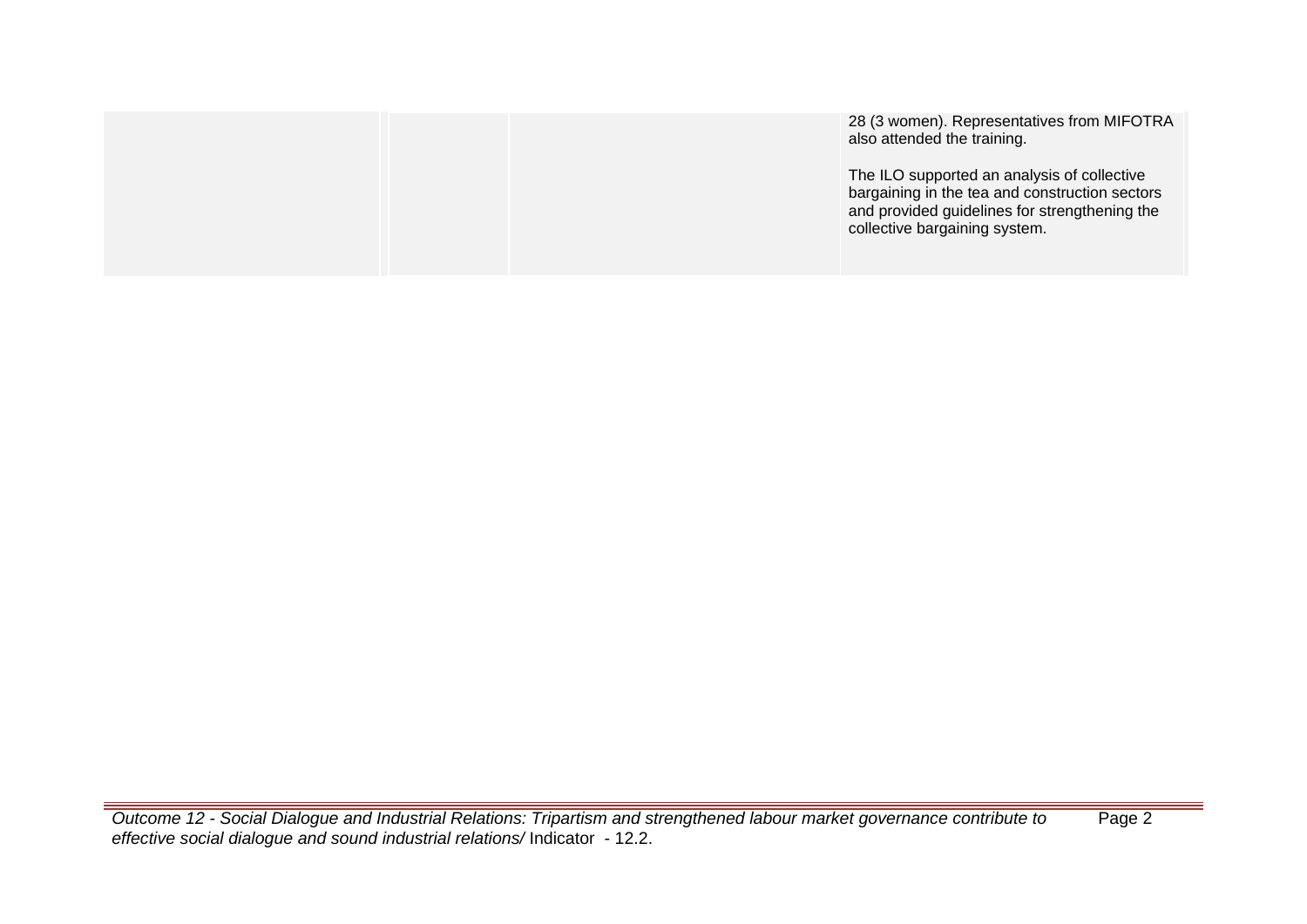# **United Republic of Tanzania/TZA803**

[ACI7] Social dialogue institutions and labour dispute resolution forums strenghtened.

1 The Labour Court case management system has been strengthened through disseminating labour court rulings, which helps ensure consistent and efficient delivery of services by the Commission for Mediation and Arbitration (CMA) and improve voluntary compliance and settlement of disputes among the social partners.

> • Labour Court rulings (2007-2010) were indexed for guiding the tripartite partners and arbitrators in settlement of disputes in a more consistent manner, based on case law. The CMA has been using the indexed court rulings as a reference to solving disputes. • Labour Court Case Digests/Manuals (2011-12 and 2013) were also developed and 2,000 copies were disseminated by June 2015. This contributed to enhancing legal predictability and wider awareness of jurisprudence among judges and the social partners.

• Capacity building of judges was conducted on international labour standards, with a focus on their application in the national context.

In response to a widespread concern in both Mainland Tanzania and Zanzibar concerning access to dispute resolution mechanisms for vulnerable workers, a total of 38 newly-recruited mediators and arbitrators were trained in October 2015 on not only general conciliation/mediation skills but also specific skills to reach out to vulnerable workers with a focus on domestic workers.

In the last biennium, the ILO provided technical assistance in establishing the Dispute Handling Unit (DHU) in Zanzibar as well as strengthening the Commission for Mediation and Arbitration (CMA) in Mainland Tanzania. However, a growing need was addressed to assess and strengthen the overall dispute resolution systems, including not only the DHU and the CMA, but also specialized labour courts, which are faced with heavy caseloads, due to an insufficient number of judges, limited knowledge of judges on labour laws and international labour standards. The ILO provided assistance in strengthening the labour court case management system through disseminating the labour court rulings. The ILO provided assistance in indexing, printing and disseminating the labour court decisions. The ILO also provided support on the development of the case digest/manual for the year 2011 to 2013.

The ILO developed and validated a new training module on mediation/conciliation for domestic workers' complaints through an office-wide collaboration (Achieved results under TZA104).

The ILO also conducted a study on the performance of prevention and resolution mechanisms and processes for individual labour disputes. The findings of the study were discussed together with those on other selected countries in the sub-region at the research workshop which took place in October 2015. The findings of the study will be used in the Office's technical advice on both legal and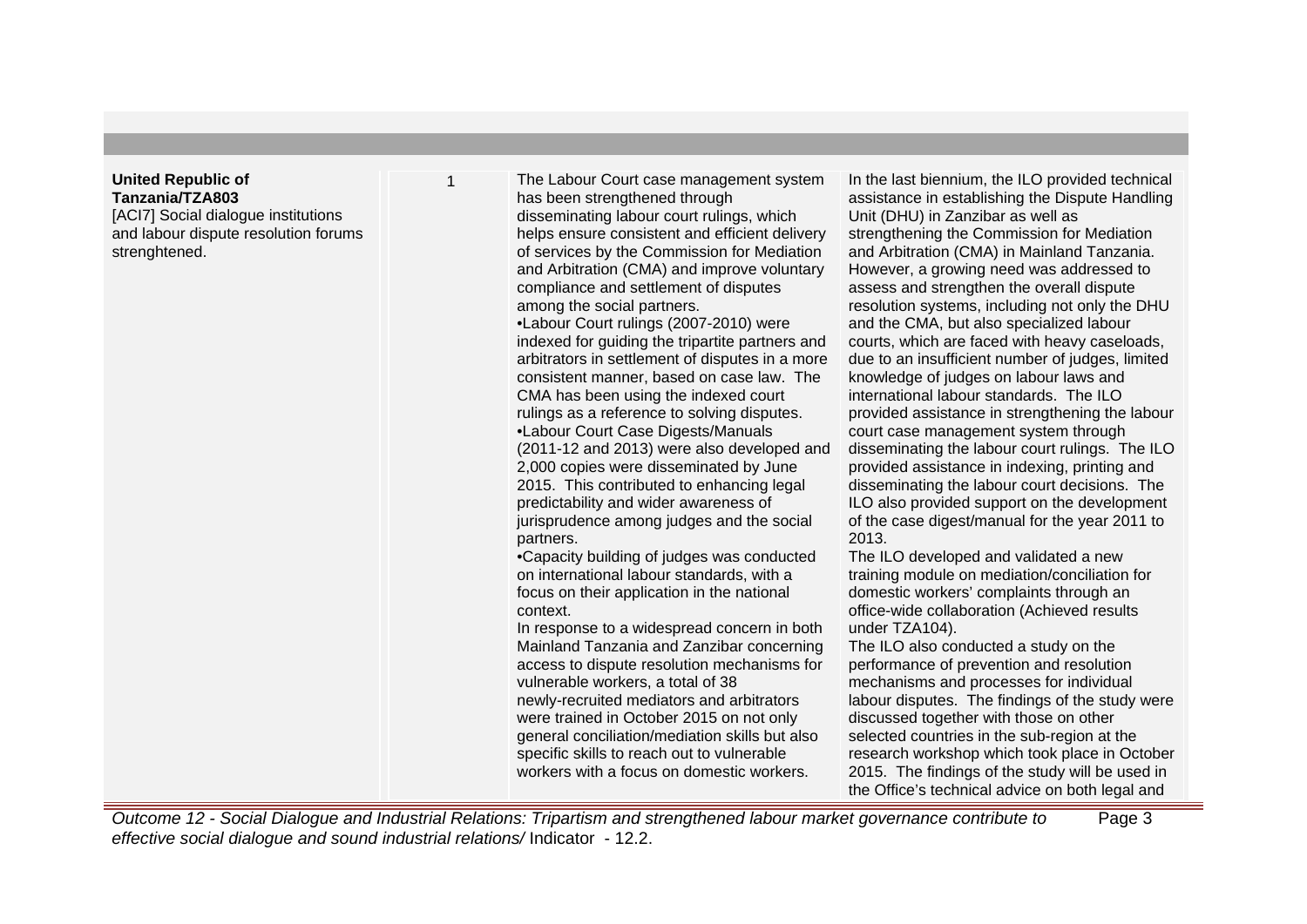|  | institutional reforms in this area.                                                                        |
|--|------------------------------------------------------------------------------------------------------------|
|  | RBSA funding has contributed to supporting<br>this work and to the achievement of the<br>reported results. |
|  |                                                                                                            |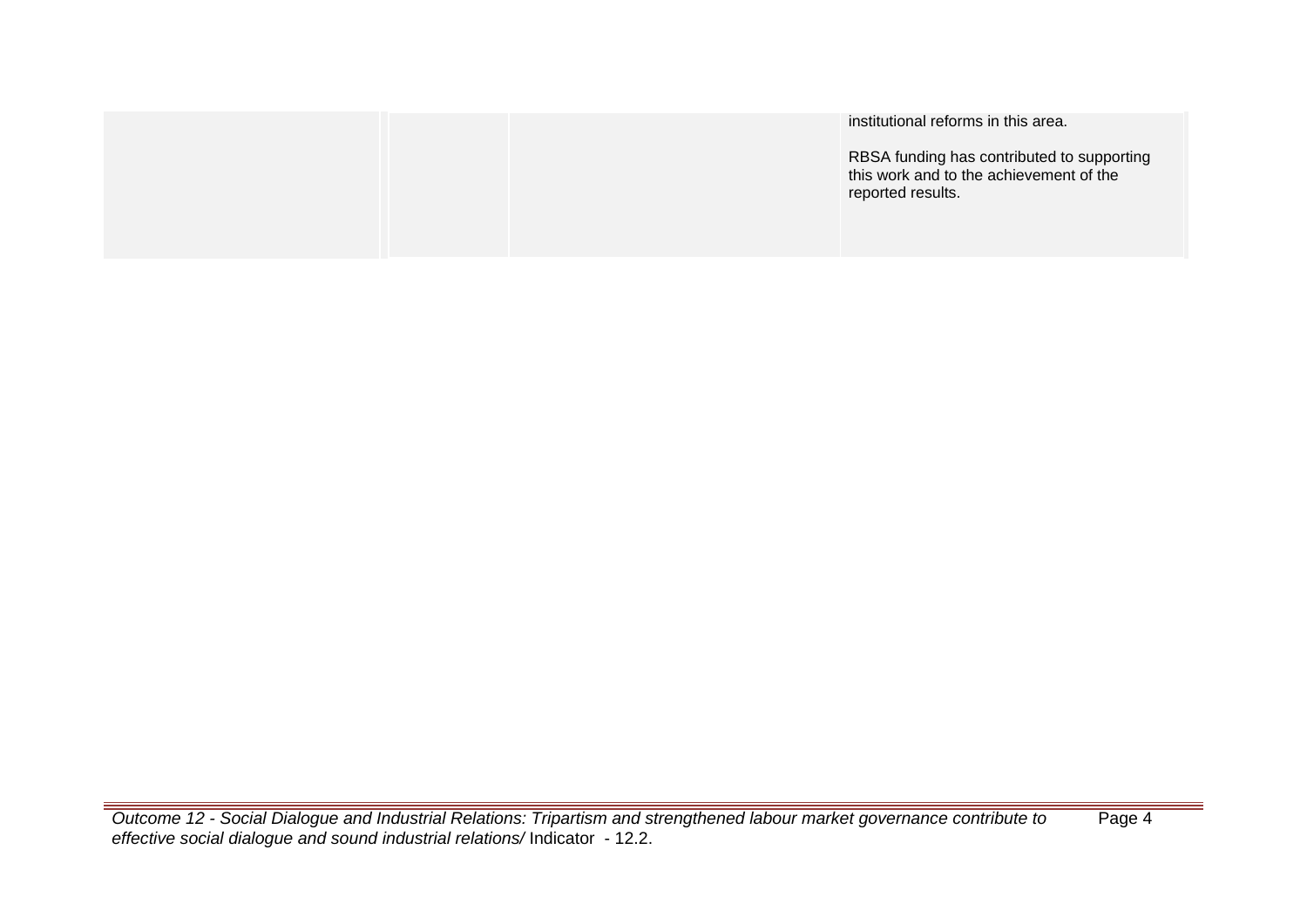| South Africa/ZAF152<br>Improved collective bargaining<br>mechanisms established in<br>vulnerable sectors | After a signifiant period of industrial conflict,<br>members of the Local Business Committee in<br>the ports of Durban (Pier 2) and Richards<br>Bay negotiated a collective agreement which<br>resulted in the regularization of contracts of<br>employment for 1,200 temporary employees.<br>Number of days lost due to industrial action<br>has been reduced from an average of 13.5<br>days (2010-2011) at the Durban Container<br>Terminal and Port of Richards Bay to 0.5<br>days and 0.35 days (August 2014),<br>respectively. | The ILO trained members of the Local<br>Business Committee (LBC) for the ports of<br>Durban (Pier 2) and Richards Bay in mutual<br>gains negotiation skills. ILO also participated in<br>several meetings of the LBC to provide policy<br>advice on modalities of regularizing temporary<br>employees. |
|----------------------------------------------------------------------------------------------------------|--------------------------------------------------------------------------------------------------------------------------------------------------------------------------------------------------------------------------------------------------------------------------------------------------------------------------------------------------------------------------------------------------------------------------------------------------------------------------------------------------------------------------------------|--------------------------------------------------------------------------------------------------------------------------------------------------------------------------------------------------------------------------------------------------------------------------------------------------------|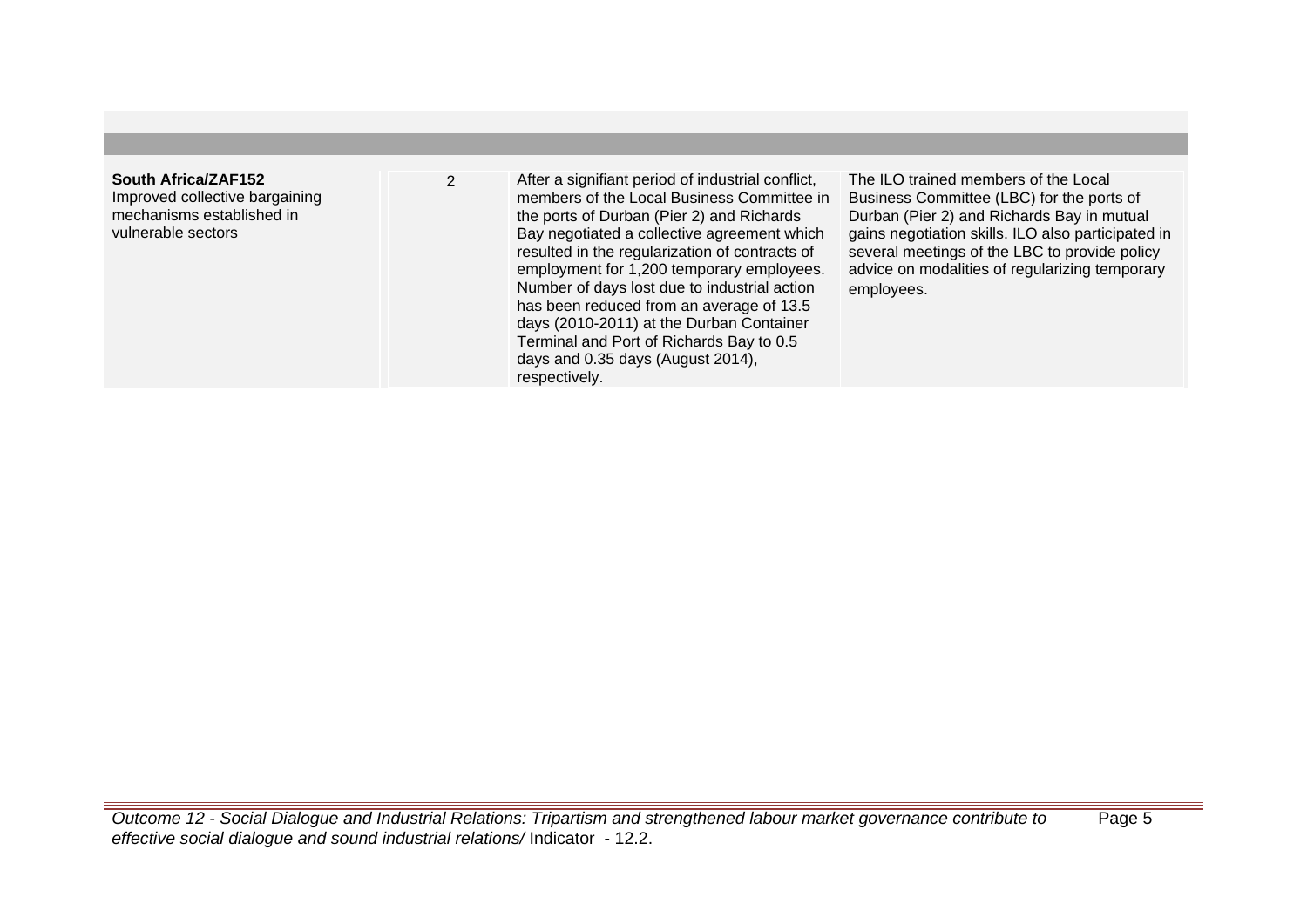| Zambia/ZMB804<br>Strengthened institutions for Social<br>Dialogue | A collective bargaining agreement has been<br>concluded between employers and workers'<br>organizations in the agricultural and | The ILO provided training to trade union and<br>management negotiators in mutual gains<br>negotiation skills which built their capacity to |
|-------------------------------------------------------------------|---------------------------------------------------------------------------------------------------------------------------------|--------------------------------------------------------------------------------------------------------------------------------------------|
|                                                                   | plantation sectors. The estimated coverage of<br>the agreement is 18,000 workers.                                               | negotiate the agreement.                                                                                                                   |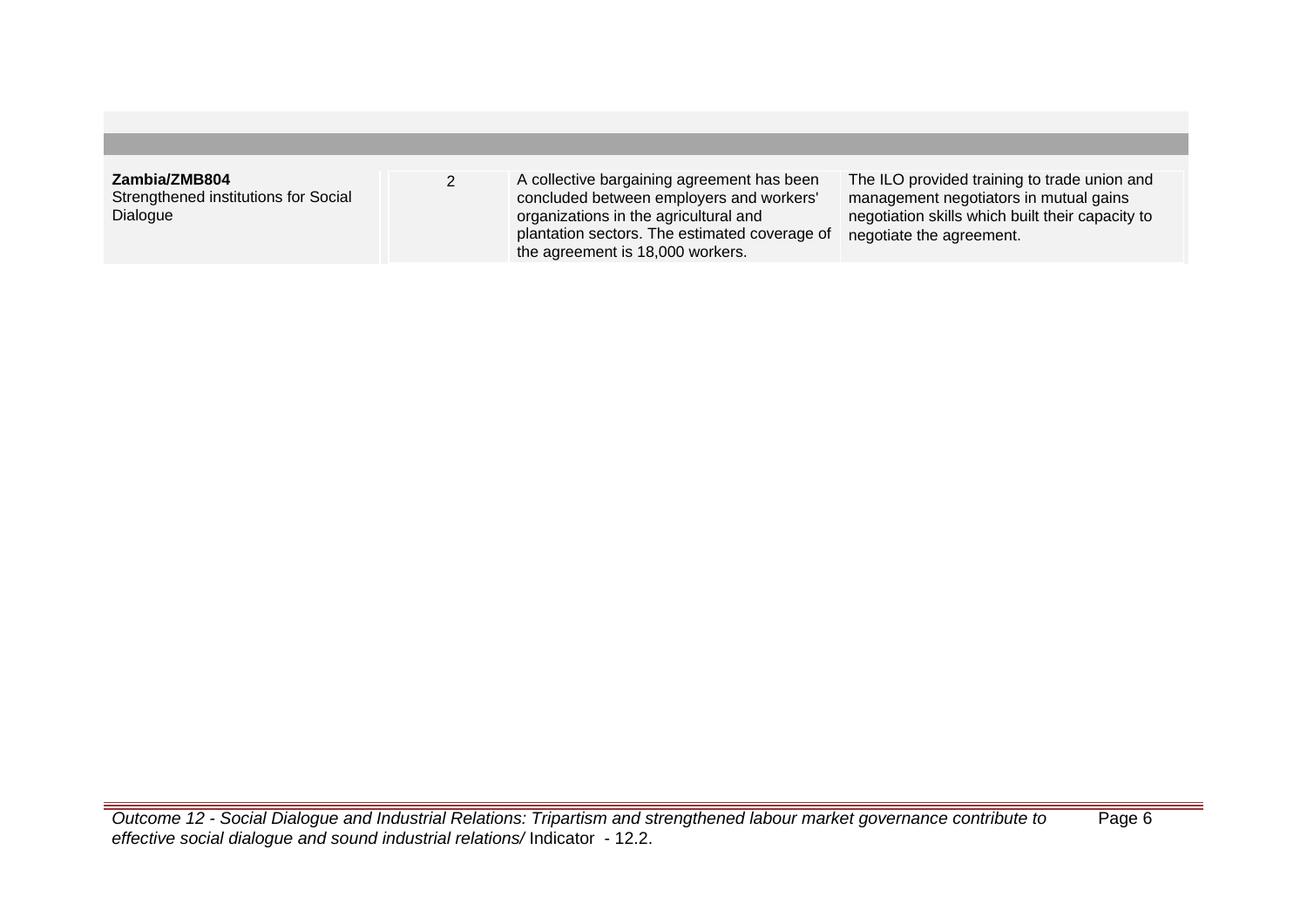| Niger/NER104<br>Les organes du dialogue social sont<br>renforces et fonctionnels | $\overline{2}$ | Une évolution est déjà observée à travers<br>l'adoption en Mai 2015 d'une convention<br>collective pour le secteur des transports qui<br>concerne plus 2000 travailleurs | Le BIT a organisé, en 2014 et 2015 le<br>renforcement de capacité des membres du<br>CNDS sur les techniques de négociations<br>collectives<br>Le BIT a apporté une assistance technique et<br>financière pour la revitalisation du mécanisme<br>favorisant la négociation volontaire ciblant les<br>acteurs des secteurs publics et privé<br>Pour ce qui concerne la convention collective<br>portant sur le secteur du transport, le BIT a |
|----------------------------------------------------------------------------------|----------------|--------------------------------------------------------------------------------------------------------------------------------------------------------------------------|---------------------------------------------------------------------------------------------------------------------------------------------------------------------------------------------------------------------------------------------------------------------------------------------------------------------------------------------------------------------------------------------------------------------------------------------|
|                                                                                  |                |                                                                                                                                                                          | organisé, en janvier 2015, un renforcement de<br>capacité pour 34 négociateurs                                                                                                                                                                                                                                                                                                                                                              |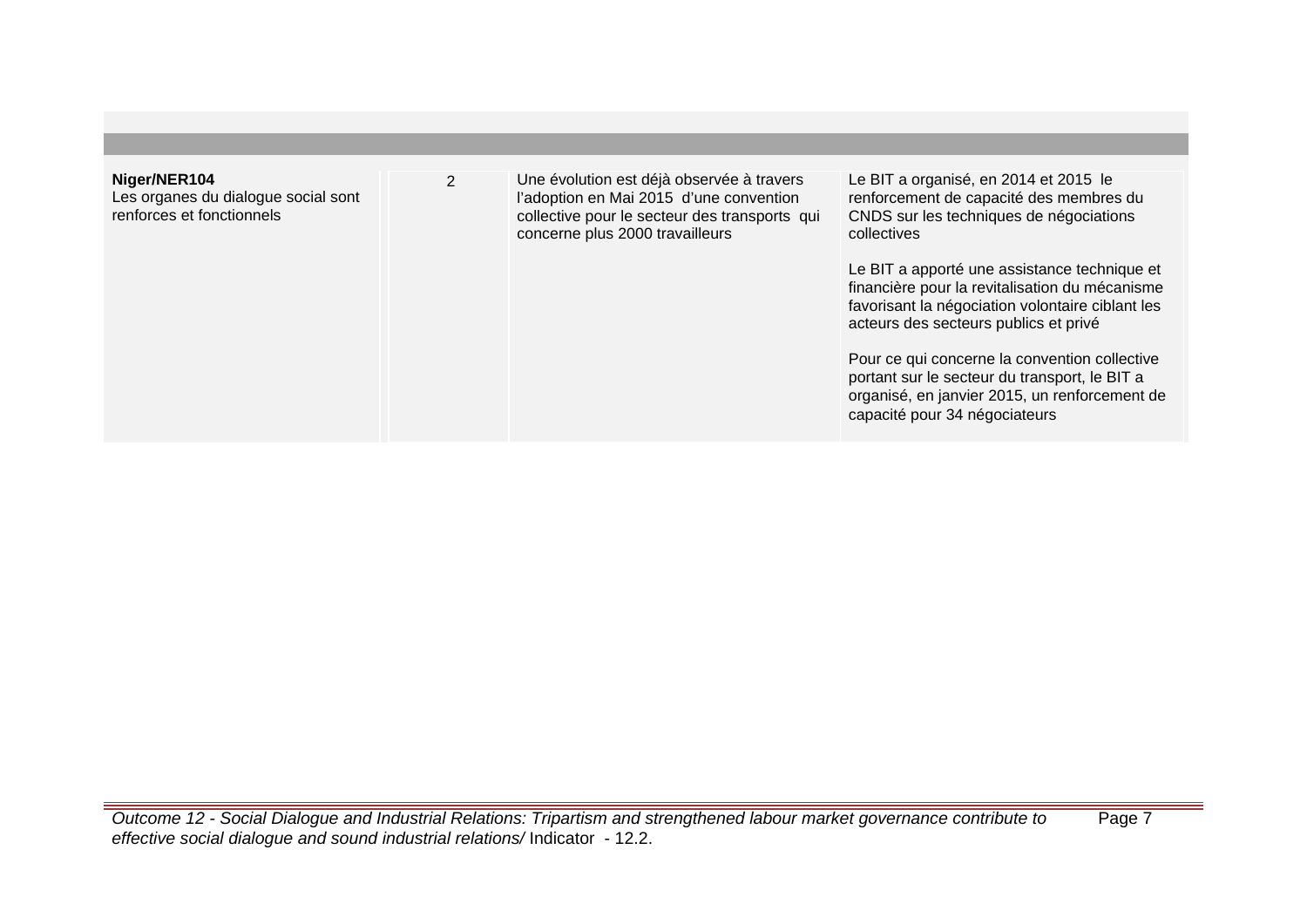# **Togo/TGO803**

Increased capacities of employers' and workers' organisations to participate effectively in the development of social and labour policy

2 Le Conseil National du Dialogue Social a été revitalisé en accord avec les conventions pertinentes, notamment 98, 151 et 154. Le CNDS a pour vocation, selon ses statuts d'agir comme mécanisme volontaire de négociation incluant les secteurs publics et privés.

Le BIT a appuyé techniquement la conduite (en 2015 d'une évaluation des organes du Dialogue social.

Le BIT a appuyé techniquement l'adoption d'convention collective de la zone franche en 2014

Le BIT a apporté une assistance technique pour le renforcement de capacités de 32 négociateurs aux techniques de négociations collectives en Février 2014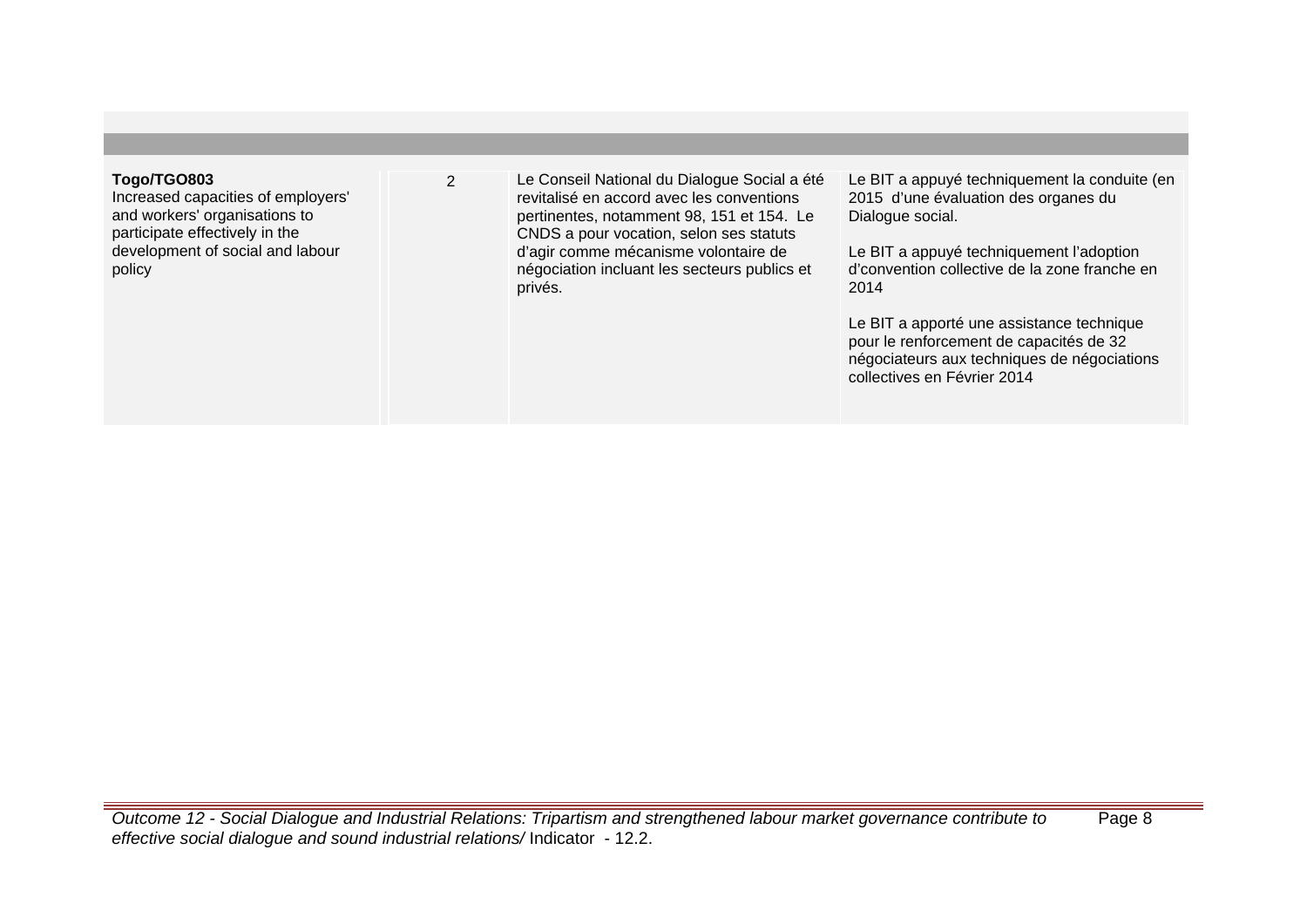# **Jordan/JOR129** Institutional mechansisms for collective barganing strengthened

2 Collective negotiations in Jordan resulted in an addendum to the first sector-wide Collective Bargaining agreement in the garment industry. The addendum, which was signed in August 2014, provides for the gradual elimination - over a three year period - of discriminatory practices in the calculation of overtime and benefits for migrant workers in the sector.

> In addition, after months of negotiations, the sectoral agreement was renewed in August 2015 for a period of two years. The new CBA covers around 60,000 workers and has resulted, among others, in increased seniority bonuses and improved standards of dormitories for foreign workers. Wages provided for in the agreement are on average 4 per cent higher than the legal minimum, rising with the level of seniority. The agreement, which is unique in Jordan, represents a commitment on the part of the employers and worker representatives to work together to improve working conditions and strengthen the sector as a whole.

The Jordan Garment Sector Industrial Relations Joint Council, which is reported under Outcome 14, was established with the purpose of overseeing the implementation of the CBA and providing technical support on issues relevant to the sector.

The ILO trained social partners in negotiation skills and assisted them in the process of collective negotiations to renew the CBA. The ILO also provided technical support in respect of the issues under negotiation, such as the provision of medical insurance.

**Additional CPO Information (This information should only be added when relevant and necessary and should not repeat information already entered under results or ILO contribution)**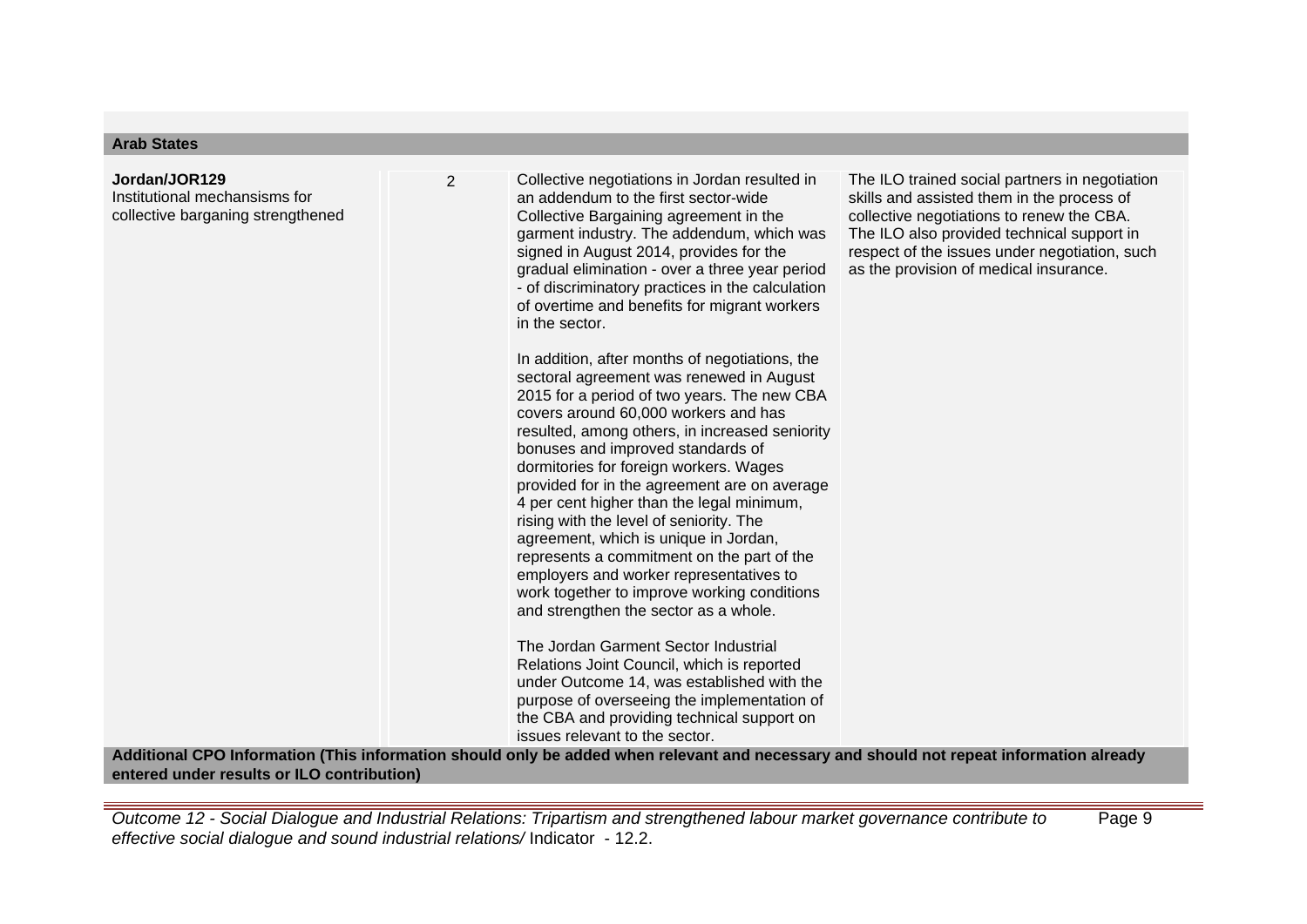| a)Gender equality and non-discrimination                                                                                                                                                                                                                                                                                                   | b) Partnerships (external) |
|--------------------------------------------------------------------------------------------------------------------------------------------------------------------------------------------------------------------------------------------------------------------------------------------------------------------------------------------|----------------------------|
| .Women workers, who constitute the majority of the workforce in the sector,<br>are covered by the sectoral agreement, and protection is extended to cover<br>migrant workers under the agreement. The Joint Council will facilitate<br>monitoring and implementation of the agreement by social partners.                                  | $\overline{\phantom{a}}$   |
| • ILO facilitated, through Better Work Jordan, voluntary negotiations between<br>social partners, with a view to providing non-discriminatory protection to all<br>groups of workers, including women and migrant workers under the<br>agreement. The Joint Council will assure the implementation of the<br>agreement through monitoring. |                            |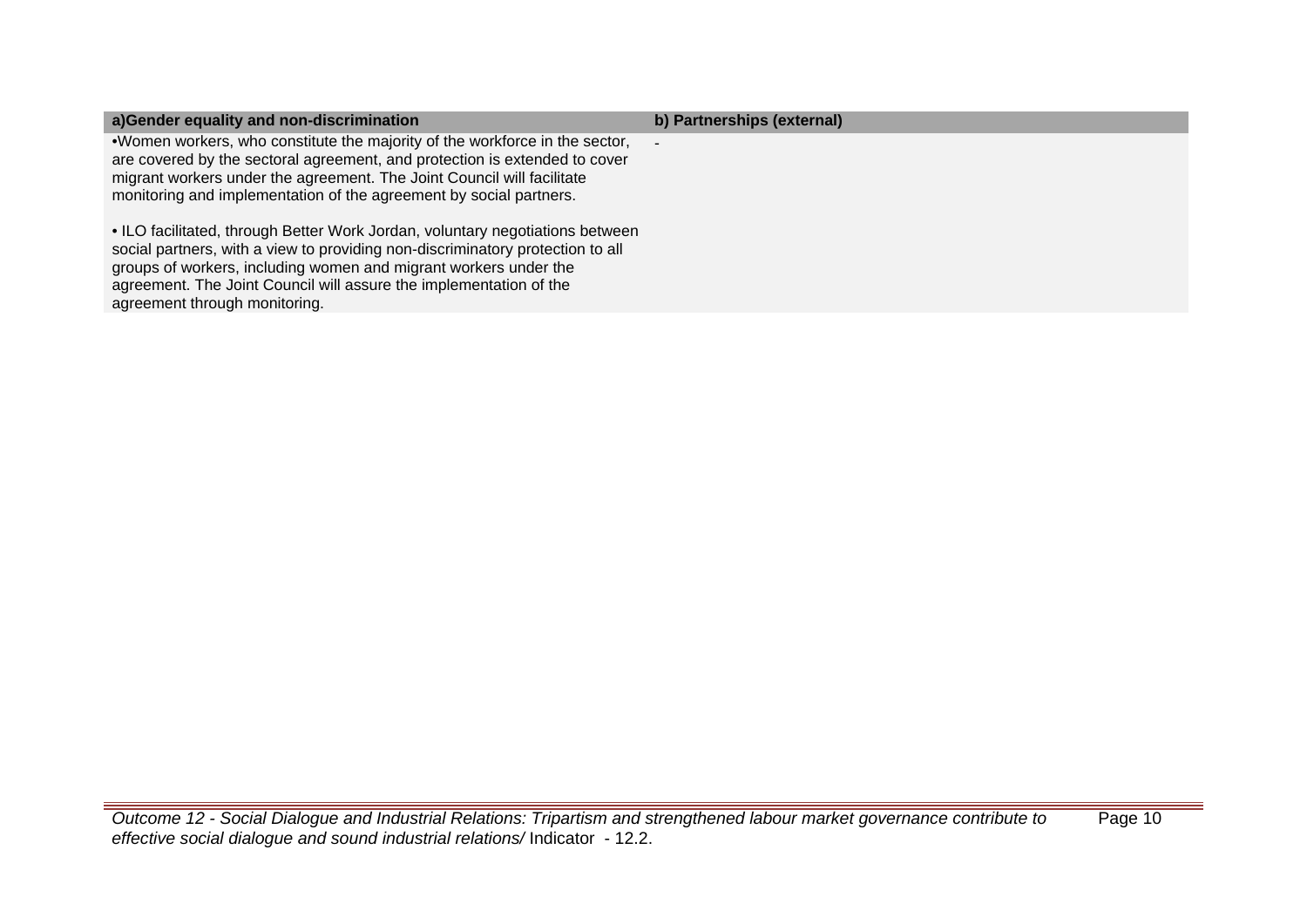| <b>Asia and the Pacific</b>                                                                                                                                                                                                      |                |                                                                                                                                                                                                                                                                                                                                                                                                               |                                                                                                                                                                                                                                                                                                                                                                                                                                                                                                                                          |
|----------------------------------------------------------------------------------------------------------------------------------------------------------------------------------------------------------------------------------|----------------|---------------------------------------------------------------------------------------------------------------------------------------------------------------------------------------------------------------------------------------------------------------------------------------------------------------------------------------------------------------------------------------------------------------|------------------------------------------------------------------------------------------------------------------------------------------------------------------------------------------------------------------------------------------------------------------------------------------------------------------------------------------------------------------------------------------------------------------------------------------------------------------------------------------------------------------------------------------|
| Cambodia/KHM126<br>Improved mechanisms and<br>processes for dispute resolution and<br>social dialogue is both more effective<br>and more widely employed, including<br>collective bargaining agreements and<br>their enforcement | $\overline{2}$ | 12 collective agreements signed in factories<br>participating in SIDA/H&M project on<br>Improving Industrial Relations in Cambodia's<br>Garment Industry. The agreements deal with<br>issues of mutual recognition;<br>non-discrimination against union leaders;<br>binding arbitration for rights disputes; and<br>prohibition of unfair labour practices. They<br>cover 33,000 workers, over 85% are women. | The ILO designed model agreements and<br>distributed them to participating factories. It<br>also conducted bipartite training on 6 topics:<br>Workplace cooperation; social dialogue;<br>collective bargaining; gender equality and<br>non-discrimination; effective communication<br>and negotiation skills; and labour law and<br>dispute resolution.<br>The ILO trained 1,321 workers and<br>management across all 6 training modules: 791<br>Workers (500 women); 530 Management (249<br>women) during October 2014 to January 2015. |
|                                                                                                                                                                                                                                  |                | Additional CPO Information (This information should only be added when relevant and necessary and should not repeat information already                                                                                                                                                                                                                                                                       |                                                                                                                                                                                                                                                                                                                                                                                                                                                                                                                                          |

# **Additional CPO Information (This information should only be added when relevant and necessary and should not repeat information already entered under results or ILO contribution) a)Gender equality and non-discrimination b) Partnerships (external)**

-

The project delivers a dedicated training module on gender equality and non-discrimination, and also promotes the advancement of women of women in union leadership positions at enterprise level. Training delivered by gender balanced group of national and international consultants.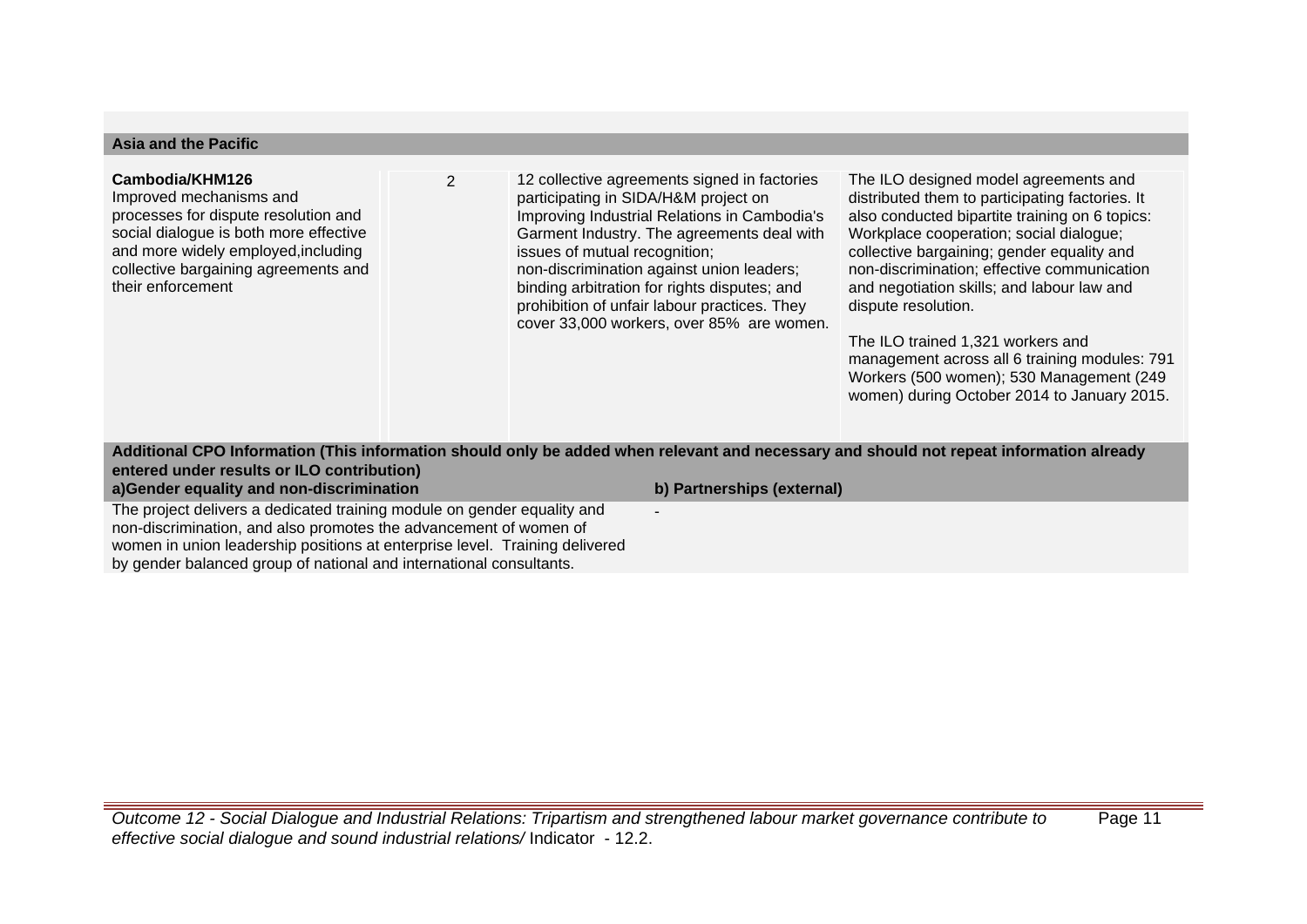## **China/CHN156**

Promotion of improved collective bargaining, dialogue, and dispute resolution mechanism and practices for harmonious industrial relations, equity and inclusive growth

2 Guangdong Province Regulation on Collective Bargaining is adopted in September 2014 after many years of debate. It represents significant development in a province most affected by labour disputes. It provides procedures for collective bargaining, including the stipulation on the right of workers to bargain collectively and employer obligation to engage in good faith, and procedures to promote workers representation. It also contains provisions for resolution of disputes arising in the course of collective bargaining; while it is constrained, it marks significant forward movement, as it recognises "disputes" may arise in collective bargaining process, and paves the way for consideration of regular collective interest dispute resolution mechanisms. This gave added momentum for efforts to develop a national level regulation on collective bargaining.

> The All-China Federation of Trade Unions (ACFTU) and tripartite constituents have adopted policy documents aimed at promoting and strengthening collective bargaining, especially sectoral collective bargaining, with greater focus on qualitative aspects both in terms of the substance and process of collective agreements. The ACFTU, as well as some of its provincial level organisations, have adopted a programme to promote and carry out direct / democratic election of grassroots trade union leaders at the enterprise level.

The ILO conducted comparative analysis of nearly 30 provincial level regulations on collective bargaining, including detailed commentary on the Guangdong Regulation on Collective Bargaining (an Op-Ed on the Guangdong regulation in an influential newspaper). ILO also developed a policy brief on collective bargaining regulations, policy debate interventions in various policy deliberation and development communities.

The ILO also engaged with the tripartite constituents at various opportunities (in jointly organised workshops, seminar, trainings or participation in debates) and provided support to tripartite constituents in assisting them to examine international labour standards and comparative international experience.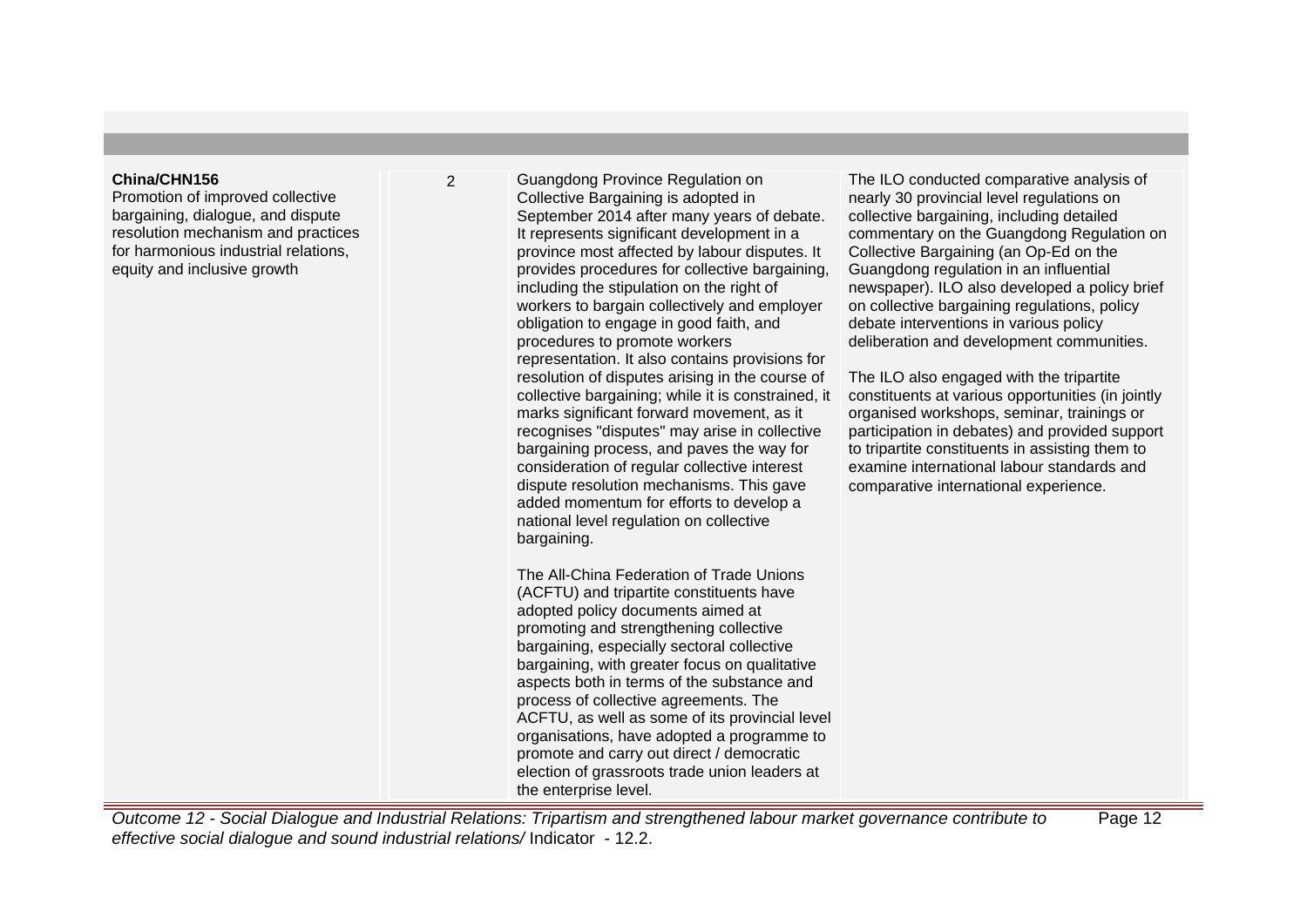# **Additional CPO Information (This information should only be added when relevant and necessary and should not repeat information already entered under results or ILO contribution)**

| a)Gender equality and non-discrimination                                                                                                                                                                                           | b) Partnerships (external)                                                                                                                                                                                                                                                                                                                                                                |
|------------------------------------------------------------------------------------------------------------------------------------------------------------------------------------------------------------------------------------|-------------------------------------------------------------------------------------------------------------------------------------------------------------------------------------------------------------------------------------------------------------------------------------------------------------------------------------------------------------------------------------------|
| With technical inputs from the ILO, the ACFTU undertook a review of the<br>collective bargaining practices and outcomes to evaluate and adopt policies<br>and practices for greater gender mainstreaming in collective bargaining. | Through sustained engagement, support and dialogue with independent<br>researchers as a way of influencing policy debate from an early stage, the<br>ILO also partnered with academic researchers and external actors (outside<br>the immediate tripartite constituents) to promote study and discussion on<br>emerging issues and policy developments on collective bargaining in China. |
|                                                                                                                                                                                                                                    | Norway-ILO Partnership Programme 2012-15 on Freedom of Association<br>Collective Bargaining, 2014-15 (CPR/14/51/NOR and GLO/14/61/NOR)<br>supported by the Government of Norway.                                                                                                                                                                                                          |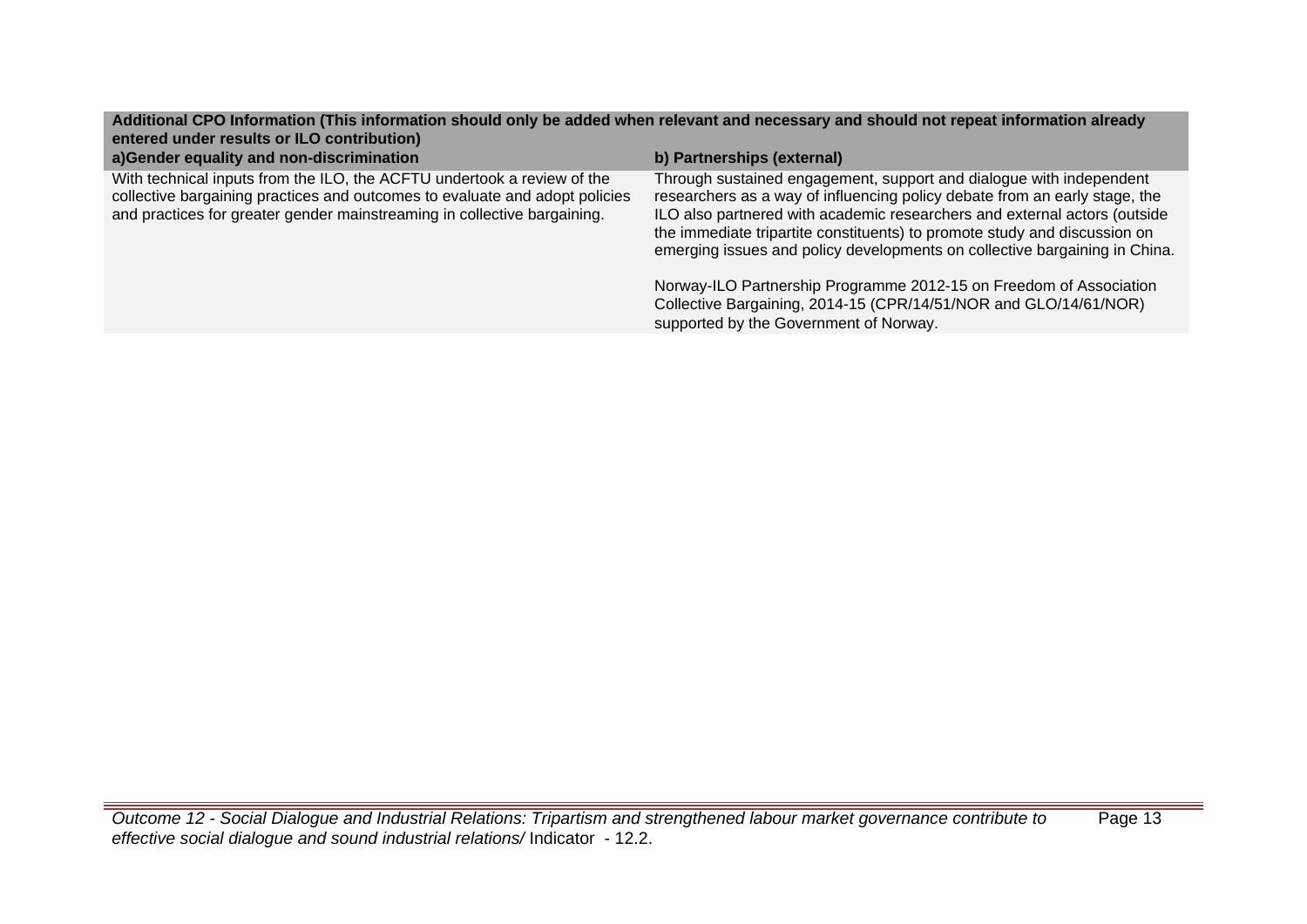# **Mongolia/MNG154**

Sectorial wage bargaining practices in pilot sectors established as a part of effective overall wage policy mechanism

2 Tripartite constituents adopted a joint policy framework for sectoral collective bargaining and are jointly working towards establishing a sector-wide wage scale, on pilot basis in the sub-sectors of mining.

The ILO has supported the collection of wage related information, development of wage scale applicable on sector-wide basis, dialogue among the tripartite constituents on issues related to the development of sector-wide wage scale and collective bargaining. The ILO cooperated with the Ministry of Labour, especially the working group on wage negotiation, to organize an in-depth training workshop focusing on the models, mechanisms, and practice of different types of job evaluation and wage determination during December 16-18, 2015. The training aimed at fostering an informed understanding of different models and to begin cooperative efforts and negotiation process to develop their own model of sectoral job evaluation and wage determination. The training facilitated a close examination of the different models which are found in different countries together with active comparison with the current practices in Mongolia. The ILO assisted the constituents in identifying issues and challenges they would need to address in moving towards jointly negotiating and developing new sectoral wage determination system.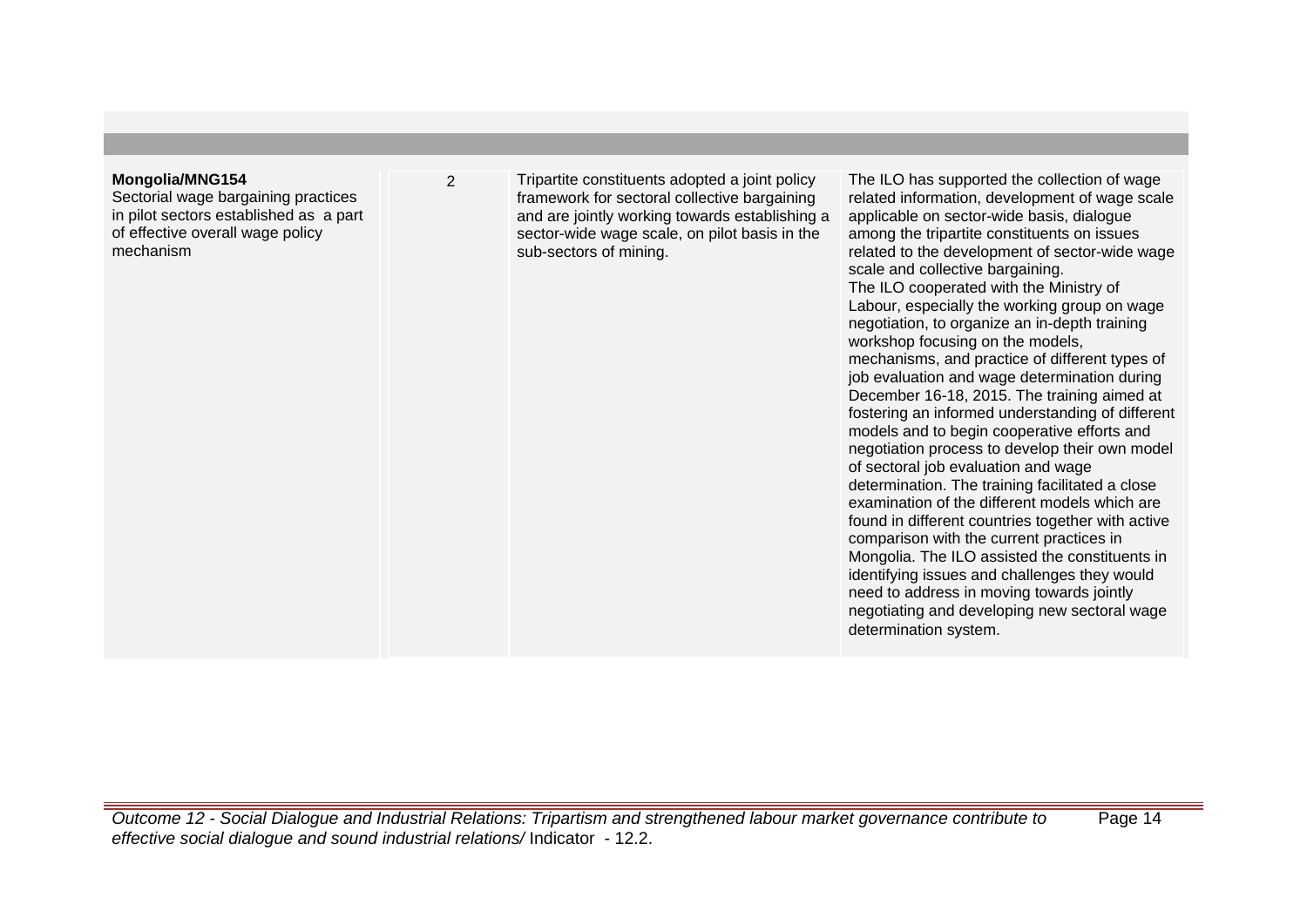| <b>Viet Nam/VNM997</b> | $\overline{2}$ | The Government undertook review of<br>Vietnamese legislation in light of gaps with C<br>87 & 98, including CB and IR institutions, with<br>a view to ratifying conventions.<br>Pilots on collective bargaining in 5<br>provinces/industrial zones. Results achieved<br>include a comprehensive multi-employer<br>collective agreement, including wage fixing,<br>with three FDI companies in Dong Nai. The<br>agreement covers 6,618 workers, 78%<br>women. Other results include much greater<br>understanding of concepts and procedures of<br>collective bargaining among all participants. | The ILO drafted the analysis and facilitated 2<br>tripartite discussions on the review document.<br>The ILO also designed the collective<br>bargaining pilots and provided technical<br>support services. |
|------------------------|----------------|------------------------------------------------------------------------------------------------------------------------------------------------------------------------------------------------------------------------------------------------------------------------------------------------------------------------------------------------------------------------------------------------------------------------------------------------------------------------------------------------------------------------------------------------------------------------------------------------|-----------------------------------------------------------------------------------------------------------------------------------------------------------------------------------------------------------|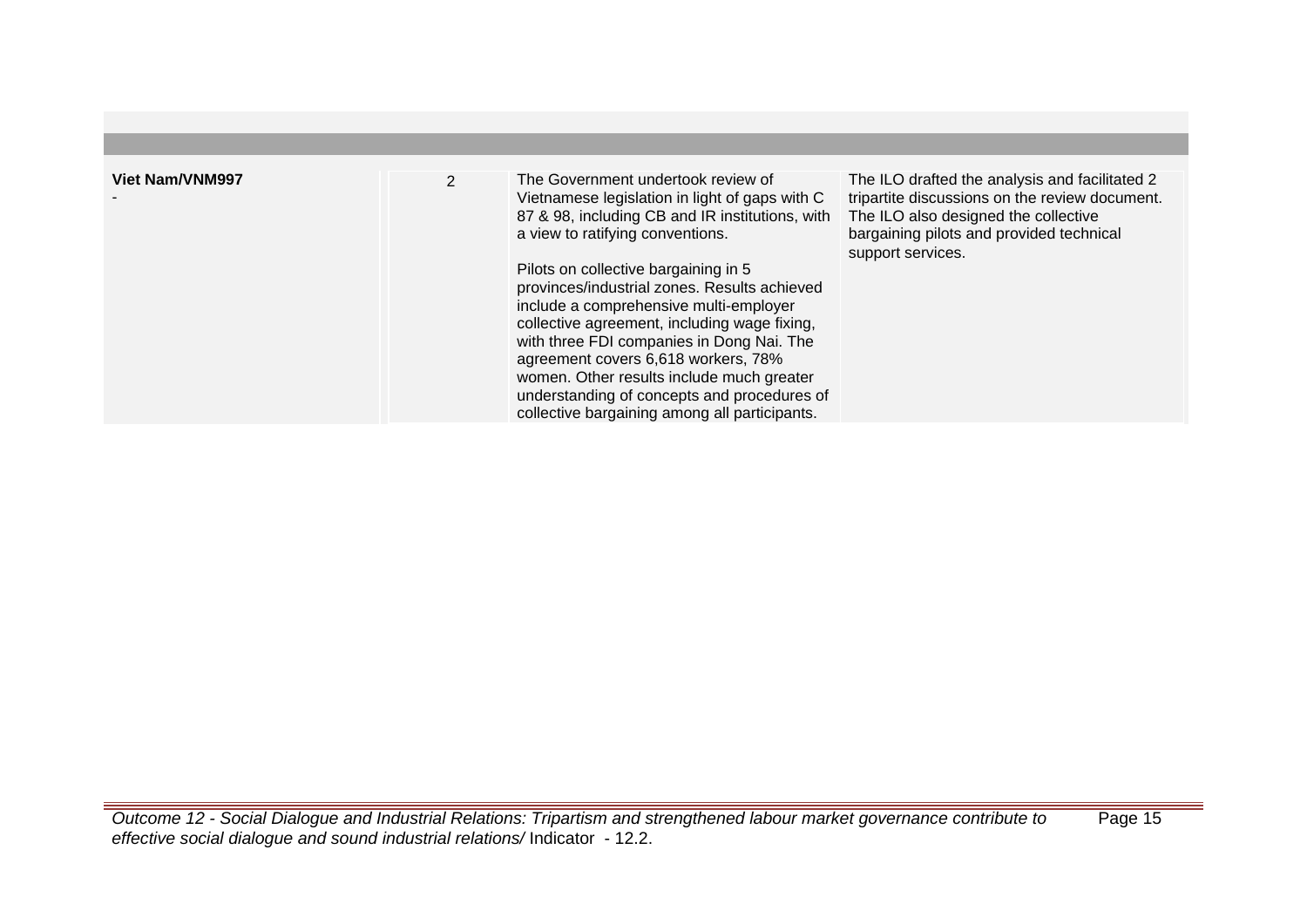| Indonesia/IDN152<br>[ACI4] Tripartite constituents<br>effectively engage in social dialogue<br>to contribute to sound industrial<br>relations and to apply labour<br>regulations and international labour<br>standards |               | Piloted a feedback/grievance system based<br>on workers using SMS technology to inform<br>management of any issues or concerns in the<br>workplace                                                                                                                                                                                                                                         | Until July 2015, ILO Better Work Indonesia<br>(BWI) project advised its participating 142<br>factories and factory's bipartite committees on<br>improved labour dispute resolution.                                                                                                                                                                                                                                                             |
|------------------------------------------------------------------------------------------------------------------------------------------------------------------------------------------------------------------------|---------------|--------------------------------------------------------------------------------------------------------------------------------------------------------------------------------------------------------------------------------------------------------------------------------------------------------------------------------------------------------------------------------------------|-------------------------------------------------------------------------------------------------------------------------------------------------------------------------------------------------------------------------------------------------------------------------------------------------------------------------------------------------------------------------------------------------------------------------------------------------|
|                                                                                                                                                                                                                        | $\mathcal{P}$ | Improved bipartite mechanism at the<br>enterprise level to negotiate and agree on the<br>issues of productivity, occupational safety<br>and health, overtime and working hours.<br>Bipartite committee has better and clear<br>agenda of meeting, designated officials and<br>internal rules. 21 new CBAs were signed in<br>BWI factories. They cover around 41,800<br>workers; 84% women. | The ILO (SCORE Indonesia) facilitated the<br>collaboration between Management level and<br>the workers level in its participating 127 SMEs<br>to have better working condition and<br>competitiveness.<br>The ILO (BWI) facilitated the improvement of<br>negotiation processes at the factory level<br>through advising the bipartite committees on<br>technical and organisational matters. As of July<br>2015 BWI is advising 142 factories. |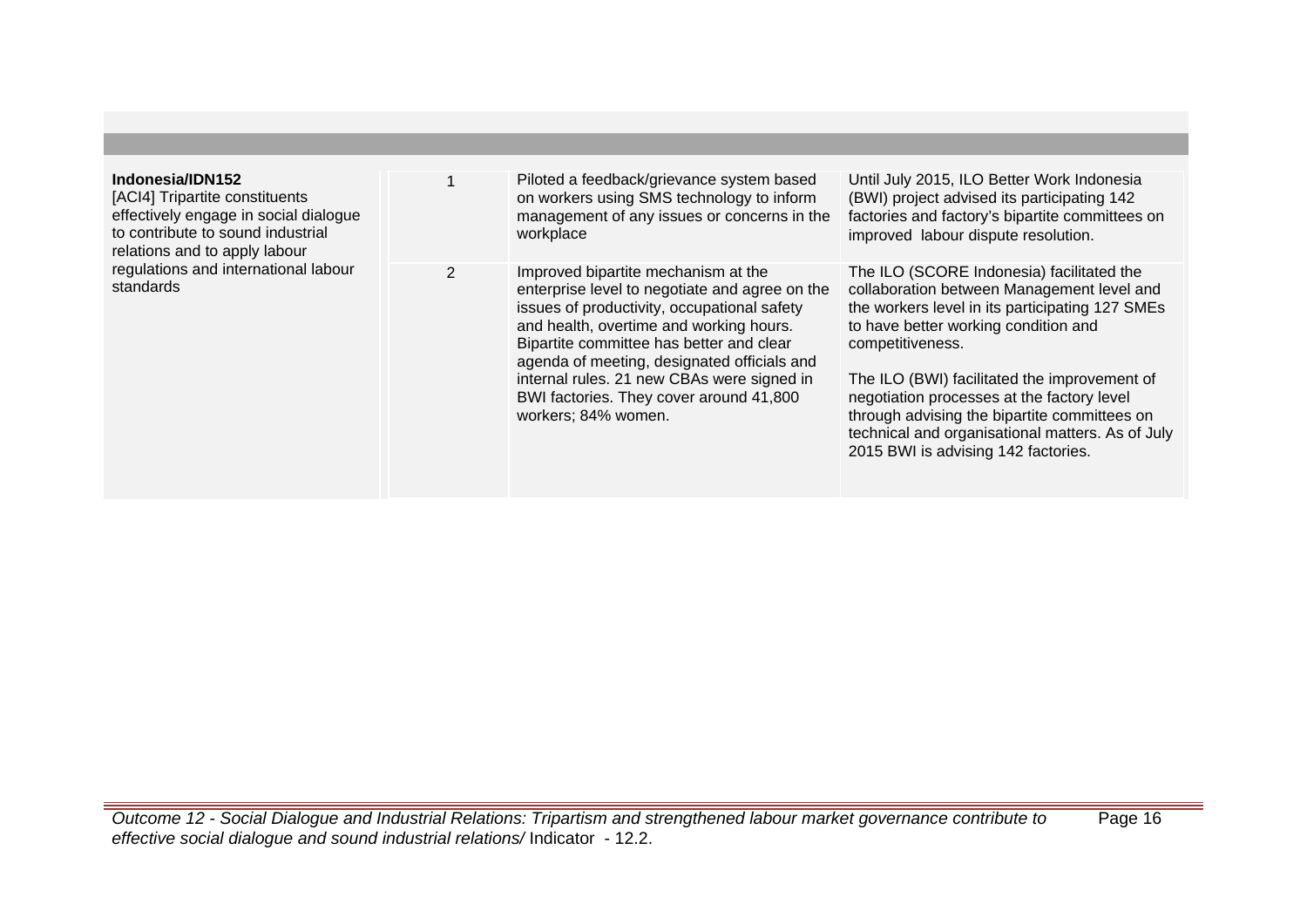## **Europe and Central Asia**

## **Former Yugoslav Republic of Macedonia/MKD102** Establishment of an effective labour

dispute settlement mechanism

1 The amendments to the Law on Peaceful Settlement of Labour Disputes was adopted in 2014 and come into force on the 1st of January 2015, setting the legal grounds for the establishment of an operational mechanism of amicable settlement of labour disputes.

The mechanism has been established within the ongoing TC project on Promoting Social Dialogue funded by the EU and implemented by the ILO

The following have been achieved so far:

- Curriculum for permanent training programme developed, endorsed and published by the Ministry in the Official Journal.

Tripartite Commission for Licensing labour conciliators established under the national Economic and Social Council (ESC). First group of eight labour conciliators licensed

Online and phone application for conciliation of labour disputes made available through dedicated email address and phone number established with the Secretariat of the national ESC based in the Ministry of Labour

and Social Protection.

Secretariat of the national ESC has got two more staff (one EO official, and one TU official paid by their respective organizations)

to process applications.

Case management database developed with the Ministry of Labour to be administrated by the Secretariat of the national ESC.

• ILO provided technical and legal advice in the law drafting process. The ILO's recommendations have all been incorporated in the new law.

• Turin Centre in cooperation with Irish Labour Relations Commission and ILO delivered two training courses in Ohrid (ToT) and Skopje on conciliation skills in June and September 2015 which allowed 32 would be conciliators to apply for a licence . Eight women and nine men participated in the training of trainers in Ohrid, while seven women and 8 men participated in the training in Skopje . ITC training kit along with the Practical Guide for Professional Conciliation authored by the director of Conciliation Service of the Irish Labour Relations Commission were used as training materials in the above mentioned training activities

• Six conciliators attended the ITC course on inter-personal conflicts in the workplace

• National assessment of the performance of individual dispute resolution mechanism was carried out .

RBSA funding has contributed to supporting this work and to the achievement of the reported results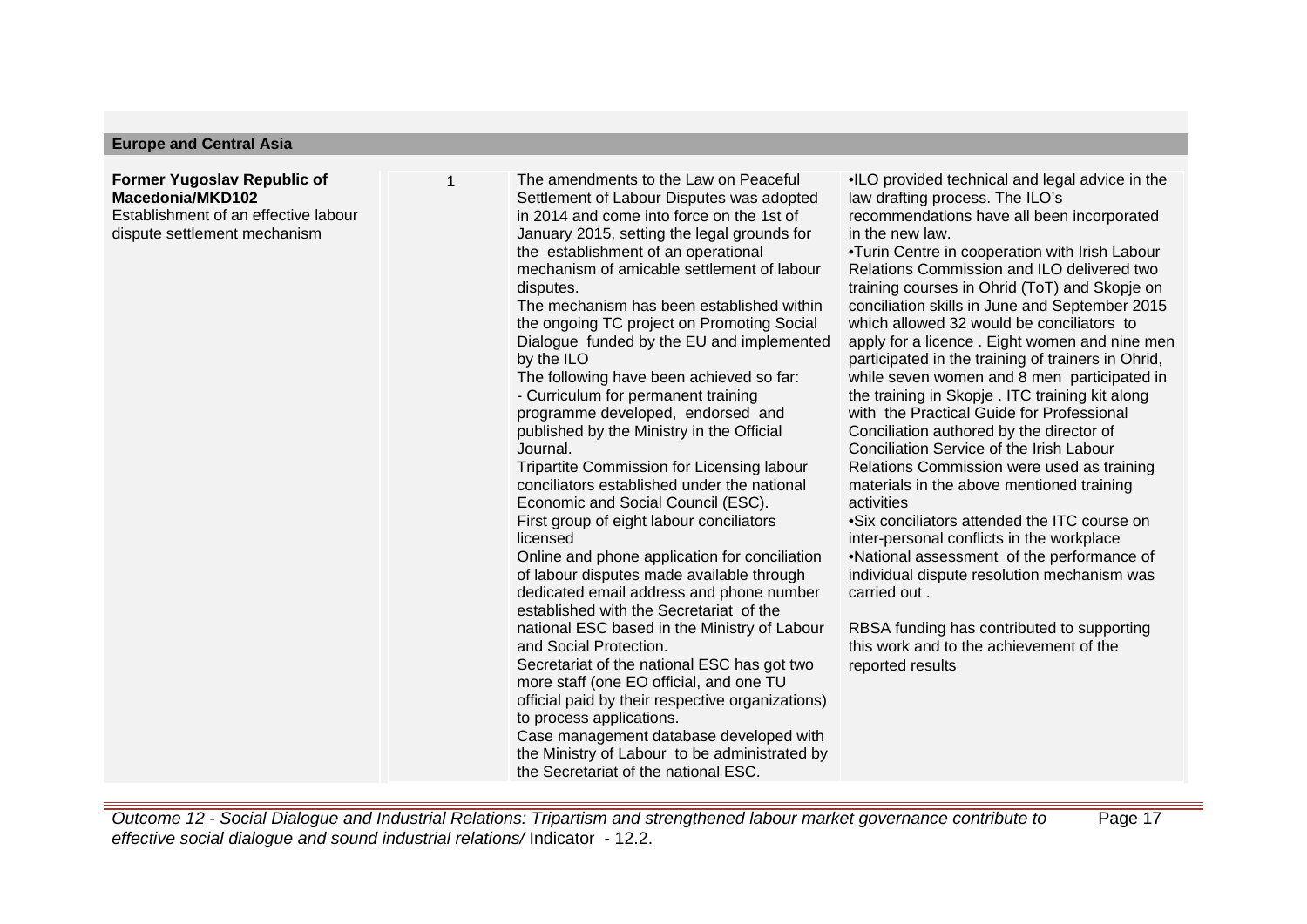# **Romania/ROU102**

Effective mechanism of mediation and arbitration of collective labour disputes in place

1 The establishment of Office for Mediation for Collective Labour Disputes has been laid down in the 2011 Law on Social Dialogue (no 62)

The Governmental Decision on the establishment of the Office for Mediation of Collective Labour Disputes was adopted in 2014.

Technical capacity of the new Office has been built through training of labour mediators appointed by the government and the social partners.

ILO provided technical support through offering three fellowships to train staff of the newly-established Office in the ILO and ITC-Turin joint course on effective dispute prevention and resolution systems in October 2014. ILO also trained 30 labour mediators in cooperation with the Irish Labour Relations Commission. The new Practical Guide for Professional Conciliation drafted by the director of Conciliation service of LRC was piloted in the training activity. Twenty men and 10 women participated in the training. ILO also held a sub-regional conference in April 2015 on the performance of labour dispute resolution in Central and Eastern European countries that contribute to sharing comparative information about the operational features of effective dispute prevention and resolution.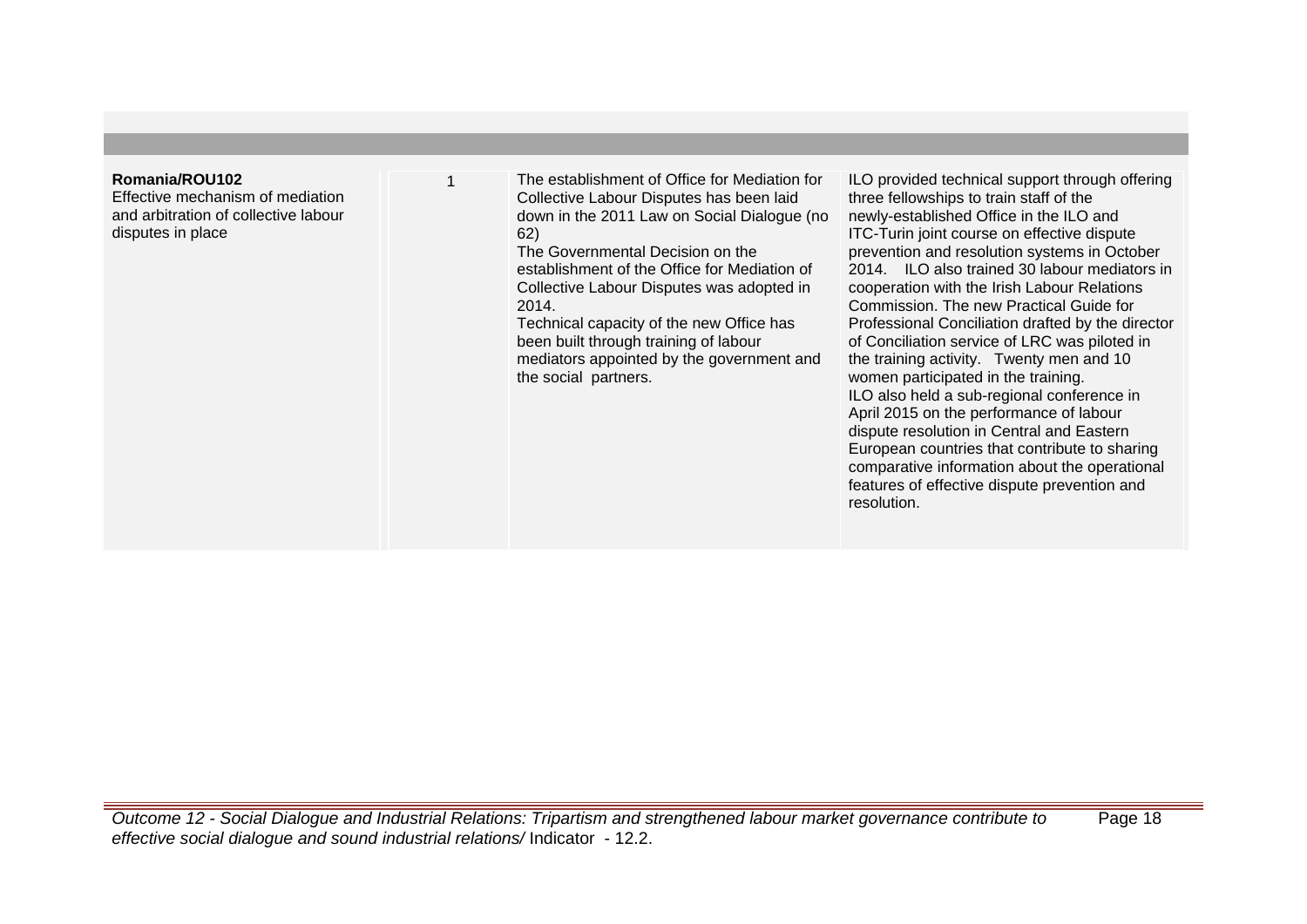### **Latin America and the Caribbean**

#### **Colombia/COL111**

Se habrá fortalecido la administración del trabajo y a los interlocutores sociales para el respeto de los Derechos Fundamentales y la solución de conflictos laborales

1 Con el objetivo de resolver conflictos laborales entre empleadores y empleados tanto del sector público como privado, relacionados con los Convenios sobre libertad sindical de la OIT, la Subcomisión de CETCOIT, aprobó el Manual de Admisibilidad de Casos, con lo que ha brindado claridad respecto de su rol y funciones. Desde el año 2012, CETCOIT ha resuelto más de 42 casos, muchos de los cuales tenían un conflicto laboral de larga data y se encontraban siendo tramitados ante el Comité de Libertad Sindical. CETCOIT conoce sobre casos que estén directamente relacionados con el derecho de libertad sindical, materia regulada en los Convenios 87, 98, 151 y 154 de la OIT, ratificados por Colombia. También conoce las quejas que se encuentran ante el Comité de Libertad Sindical de la OIT 

OIT ha apoyado técnicamente la creación y fortalecimiento de la CETCOIT. En esta etapa, y con el financiamiento de USDOL, OIT sigue manteniendo el contrato del facilitador, quien ha sido clave para el logro de los resultados. Adicionalmente, OIT ha participado en las discusiones del manual de admisión de los casos y ja apoyado en la organización de actividades de difusión sobre el rol de la CETCOIT en varias regiones del país. Asimismo, ha propiciado que se puedan desarrollar reuniones de trabajo para el tratamiento de casos fuera de Bogotá.